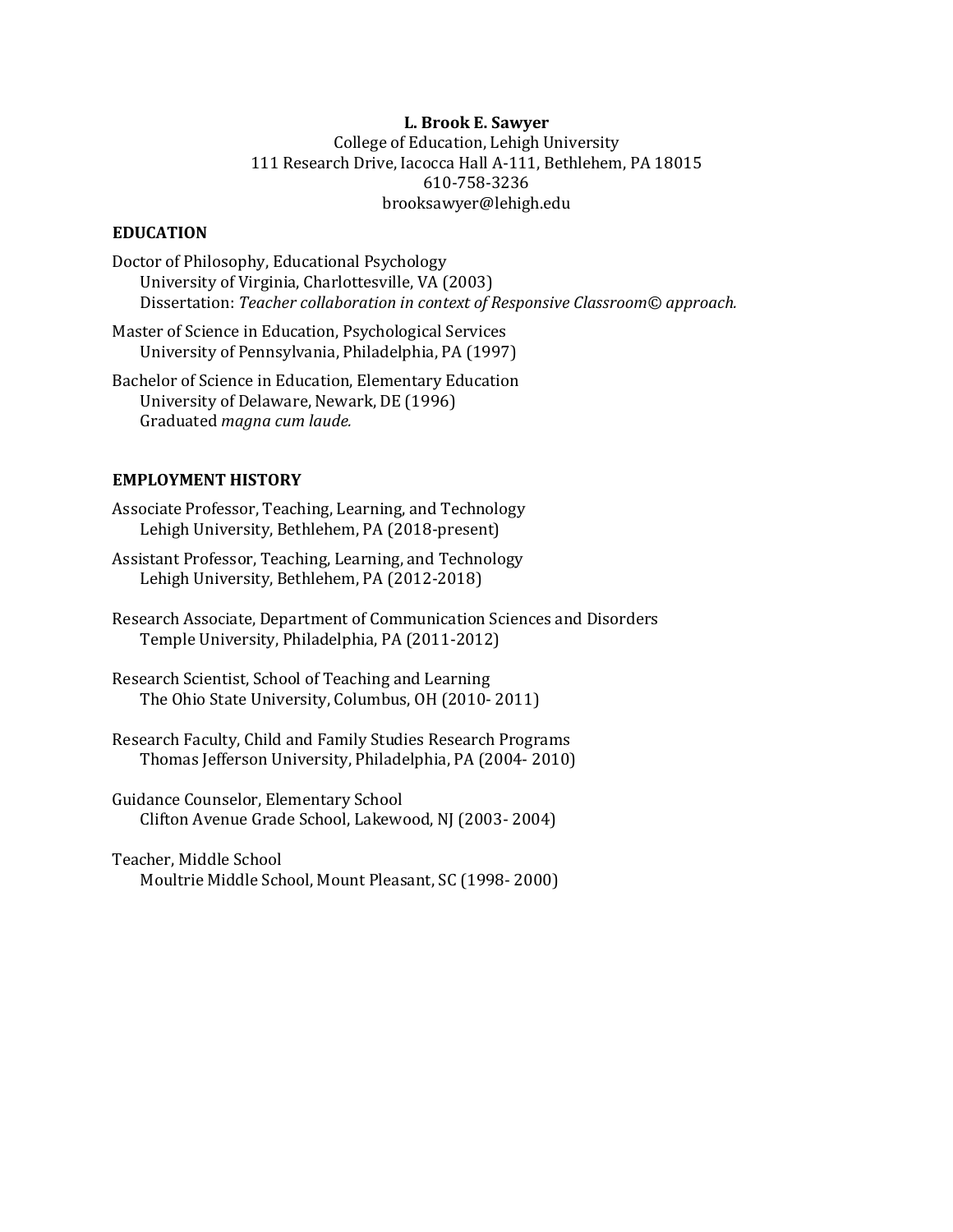#### **OTHER PROFESSIONAL EXPERIENCE**

Research Consultant, Northeast Foundation for Children, Turners Falls, MA (2007-2012) Adjunct Instructor, Muhlenberg College, Allentown, PA (2007-2008)

# **Publications and Creative Activities**

#### **Books: Authored**

- Cassetta, G., & Sawyer, B. (2015). *Classroom management matters: The social-emotional learning* approach children deserve. Portsmouth, NH: Heinemann.
- Cassetta, G., & Sawyer, B. (2013). *No more taking away recess and other problematic discipline practices*. Portsmouth, NH: Heinemann.

## **Books: Editorship**

Sonnenschein, S., & *Sawyer, B.E.* (in press). *Academic Socialization of Young Black and Latino Children - Building on Family Strengths.* New York: Springer Publishers.

#### **Book Chapters: Peer-Reviewed**

#### *\* Student Collaborator*

Sawyer, B.E., Manz, P.H., Martin, K.A.\*, Hammond, T.C., & Garrigan, S. (2017). Teachers and parents as partners: Developing a community of practice to support preschool dual language learners. In J.A. Sutterby (Ed.), *Advances in Early Education and Day Care: Vol. 20.* Family Involvement in Early Education and Child Care (pp. 159-186). West Yorkshire, England: Emerald Group Publishing.

## **Articles in Refereed Journals**

#### *\* Student Collaborator*

- Chen, J.\*, Lin, T.-J., Justice, L., Piasta, S., & **Sawyer, B.** (in press). The social networks of children with and without disabilities in early childhood special education classrooms. *Journal of Autism and Developmental Disorders.*
- Chen, J., Justice, L.M., Rhoad-Drogalis, A., Lin-T.-J., & **Saywer, B.** (in press). Social networks of children with language impairment in inclusive preschool programs. *Child Development*.
- Lin, T.-J., Chen, J., Justice, L.M., & **Sawyer, B.E.** (in press). Contribution of pragmatic language skills and self-regulation on play interactions between children with and without disabilities: A social networks perspective. *Exceptional Children*.
- Rhoad-Drogalis, A.R., **Sawyer, B.E.**, Justice, L.M., & O'Connell, A. (in press). The preschool learning behaviors scale: Dimensionality and external validity in early childhood special education classrooms. *Early Education and Development.*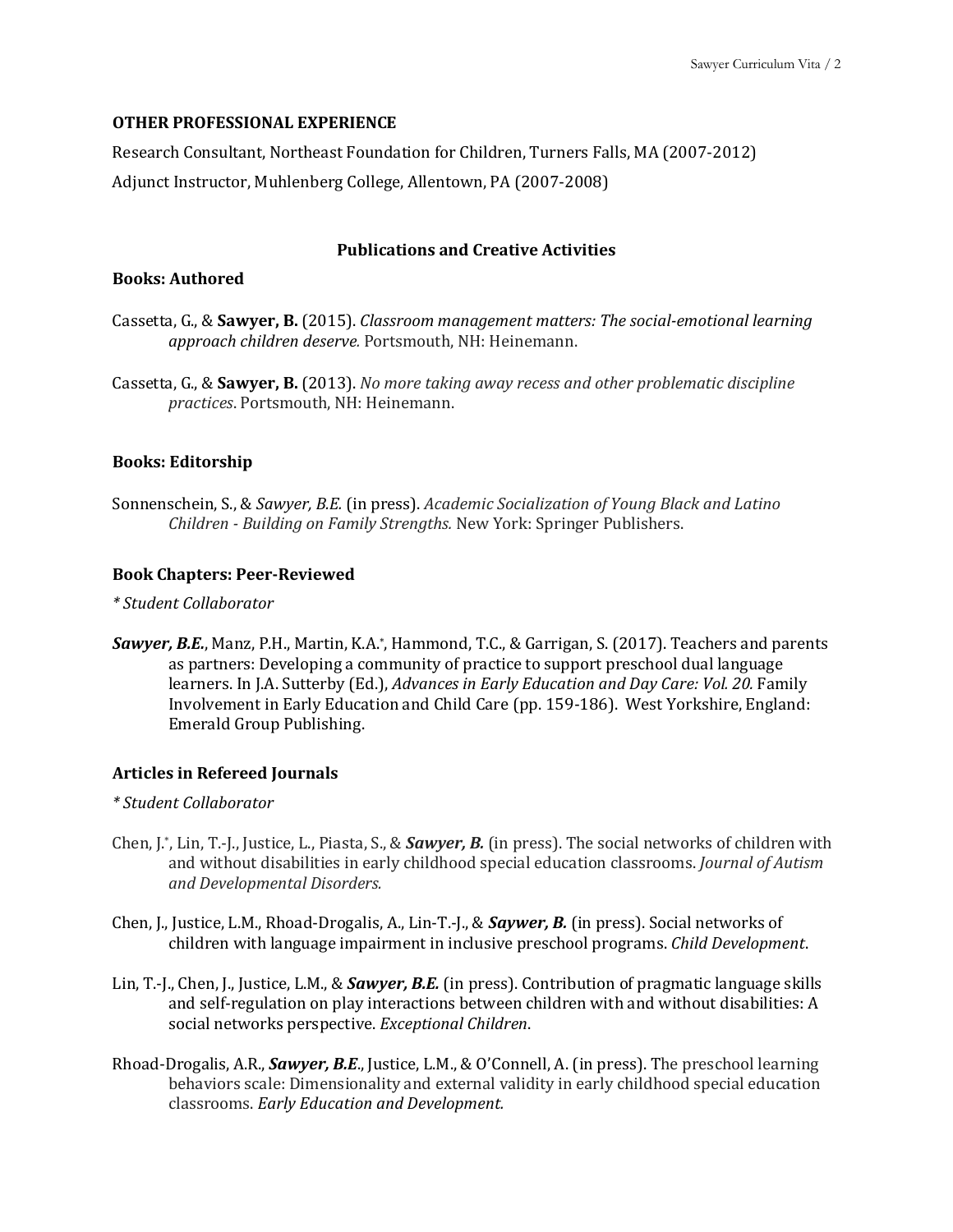- Tambyraja, S.R., Rhoad-Drogalis, A., Khan, K.S., Justice, L.M. & **Sawyer, B.E.** (in press). Inattentiveness and language abilities in preschoolers in early childhood special education classrooms: A latent profile analysis. *Journal of Abnormal Child Psychology*.
- Aragona-Young, E.\*, & **Sawyer, B.E.** (2018). Elementary teachers' beliefs about multicultural practices. *Teachers and Teaching: Theory and Practice, 24, 465-486. doi:* 10.1080/13540602.2018.1435527
- Logan, J.A.R., Dynia, J.D., *Sawyer, B.E.*, Justice, L.M., Pentimonti, J.M., & Kaderavek, J.N. (2018). Caregiver implementation of a home-based reading program with their children with disabilities: Patterns of adherence. *Learning Disabilities Quarterly*. Advance online publication*.* doi: 10.1177/0731948718786231
- Rhoad-Drogalis, A.R., Justice, L.M., O'Connell, A., & **Sawyer, B.E**. (2018). Teacher-child relationships and classroom learning behaviors of children with language impairment. *International Journal of Language & Communication Disorders.* Advance online publication. doi: 10.1111/1460-6984.12351
- **Sawyer, B.E.**, Atkins-Burnett, S., Sandilos, L., Hammer, C.S., López, L., & Blair, C. (2018). Variations in classroom language environments of preschool children who are low-income and linguistically diverse. *Early Education and Development*, 29, 398-416. doi:10.1080/10409289.2017.1408373
- **Sawyer, B.E.**, Cycyk, L.M.\*, Sandilos, L., & Hammer, C.S. (2018). "So many books they don't even all fit on the bookshelf": An examination of low-income and ethnic minority mothers' home literacy practices, beliefs, and influencing factors. *Journal of Early Childhood Literacy*, 18 (3), 331-372. doi: 10.1177/1468798416667542 [First published online September 2016.]
- **Sawyer, B.E.** & Campbell, P.H. (2017). Teaching caregivers in early intervention. *Infants and Young Children, 30,* 175-189*.* doi: 10.1097/IYC.0000000000000094
- Hammer, C.S., & **Sawyer, B.E.** (2016a). Effects of a culturally responsive interactive book-reading intervention on the language abilities of preschool dual language learners: A pilot study. *NHSA Dialog, 18*(4), 59-79.
- Hammer, C.S., & **Sawyer, B.E.** (2016b). Development of a culturally responsive book reading intervention for Latina mothers and their Head Stat children: Research to practice summary. NHSA Dialog, 18(4), 123-128. [Note: companion article to 2016a]
- Lewis, K., Sandilos, L., Hammer, C.S., *Sawyer, B.E.,* & Mendez, L. (2016). Relations among the home language and literacy environment and children's language abilities: A study of Head Start dual language learners and their mothers. *Early Education and Development, 27, 478-494*. doi: 10.1080/10409289.2016.1082820
- **Sawyer, B.E.**, Hammer, C.S., Cycyk, L.M.\*, Lopez, L., Blair, C., Sandilos, L., & Komaroff, E. (2016). Preschool teachers' language and literacy practices with dual language learners. *Bilingual Research Journal, 39* (1), 35-49. doi:10.1080/15235882.2016.1138904
- **Sawyer, B.E.**, Manz, P.H., & Martin, K.A.\* (2016). Supporting preschool dual language learners: Parents' and teachers' beliefs about language development and collaboration. Early Child *Development and Care, 187,* 707-726*.* doi:10.1080/03004430.2016.1163548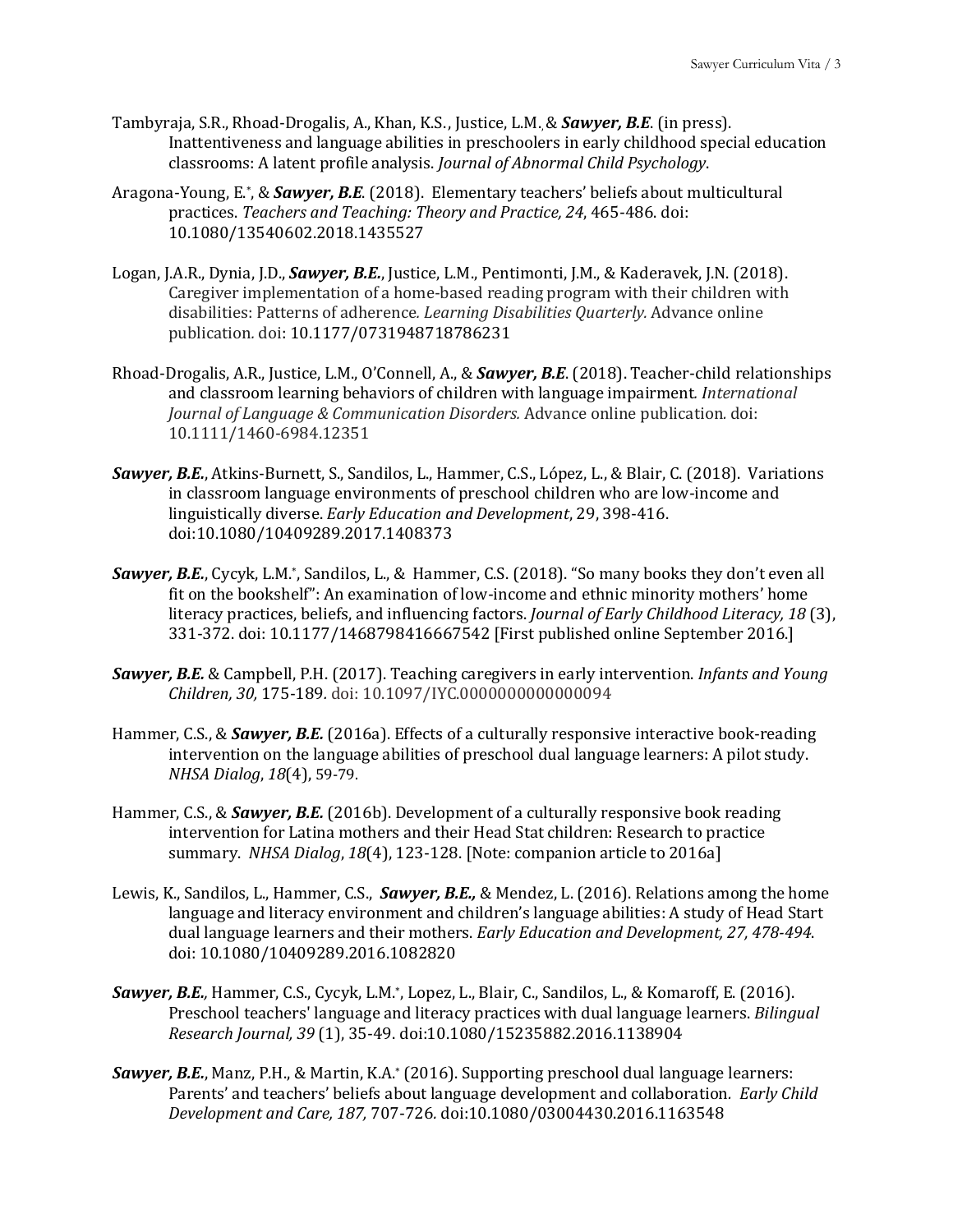- Sandilos, L., Cycyk, L.M. \*, Hammer, C.S., *Sawyer, B.E.*, Lopez, L., & Blair, C. (2015). Depression, control, and climate: An examination of factors impacting teaching quality in prekindergarten classrooms. *Early Education and Development*, 26 (8), 1111-1127. doi: 10.1080/10409289.2015.1027624
- Petrill, S.A., Logan, J.A.R., *Sawyer, B.E.*, & Justice, L.M. (2014). It depends: The conditional correlation between storybook reading and emergent literacy skills in children with language impairments. *Journal of Learning Disabilities*, 47 (6), 491-502. doi: 10.1177/0022219412470518
- **Sawyer, B.E.**, Justice, L.M., Guo, Y., Logan, J.A.R., Petrill, S.A., Glenn-Applegate, K.\*, Kaderavek, J.N., & Pentimonti, J.M. (2014). Relations among the home literacy environment, child characteristics, and print knowledge for preschoolers with disabilities. *Journal of Research in Reading, 37* (1), 65-83. doi: 10.1111/jrir.12008
- Dinnebeil, L., *Sawyer, B.*, Logan, J., Cancio, E., Dynia, J., & Justice, L.M. (2013). Influences on the congruence between parents' and teachers' ratings of young children's social skills and problem behaviors. *Early Childhood Research Quarterly*, 28 (1), 144-152. http://dx.doi.org/10.1016/j.ecresq.2012.03.001
- Guo, Y., **Sawyer, B.E.**, Justice, L., & Kaderavek, J. (2013). Quality of the literacy environment in inclusive early childhood special education classrooms. *Journal of Early Intervention*, 35, 40-60. doi: 10.1177/1053815113500343
- **Sawyer, B.E.,** & Campbell, P.H. (2012). Early interventionists' perspectives on teaching caregivers. *Journal of Early Intervention, 34, 104-124. doi: 10.1177/1053815112455363*
- Fleming, J., **Sawyer, L.B.E.**, & Campbell, P.H. (2011). Early intervention providers' perspectives about implementing participation-based practices. Topics in Early Childhood Special *Education, 30,* 233-244. doi: 10.1177/0271121410371986
- Guo, Y., Justice, L.M., *Sawyer, B.*, & Tompkins, V. (2011). Exploring factors related to preschool teachers' self-efficacy. *Teaching and Teacher Education: An International Journal of Research, 27,* 961-968. http://dx.doi.org/10.1016/j.tate.2011.03.008
- Colyvas, J.L<sup>\*</sup>., *Sawyer, B.E.*, & Campbell (2010). Identifying strategies early intervention occupational therapists use to teach caregivers. American Journal of Occupational Therapy, *64,* 776-785.
- Campbell, P.H., & **Sawyer, L.B**. (2009). Changing early intervention providers' home visiting skills through participation in professional development. *Topics in Early Childhood Special Education, 28* (4), 219-234*.* doi: 10.1177/0271121408328481
- Campbell, P.H., *Sawyer, L.B.E.*, & Muhlenhaupt, M. (2009). The meaning of natural environments for parents and professionals. *Infants and Young Children, 22, 264-278.*
- **Sawyer, L.B.E.,** & Campbell, P.H. (2009). Beliefs about participation-based practice in early intervention. *Journal of Early Intervention, 31,* 326-343. doi: 10.1177/1053815109351536
- Campbell, P.H., & *Sawyer, L.B.* (2007). Supporting learning opportunities in natural settings through participation-based services. *Journal of Early Intervention, 29, 287-305*.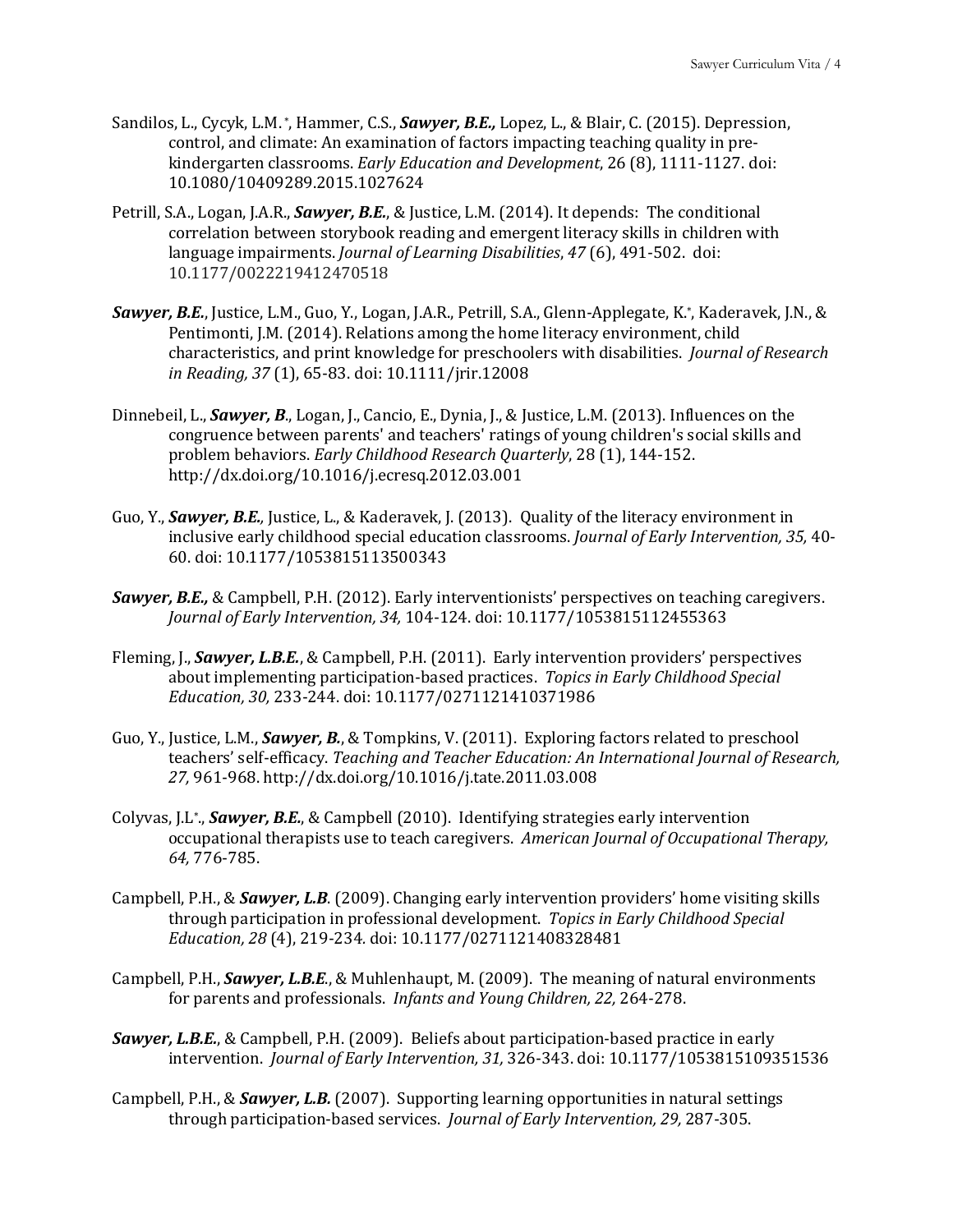- **Sawyer, L.B.E.**, & Rimm-Kaufman, S.E. (2007). Teacher collaboration in context of the *Responsive Classroom* approach. *Teachers and Teaching: Theory and Practice, 13*, 211-245.
- Rimm-Kaufman, S.E., Storm, M.D., *Sawyer, B.E.*, Pianta, R.C., & LaParo, K.M. (2006). The teacher belief q-Sort: A measure of teachers' priorities in relation to disciplinary practices, teaching practices, and beliefs about children. *Journal of School Psychology, 44*, 141-165.
- Rimm-Kaufman, S.E., & **Sawyer, L.B.E.** (2004). Primary Grade Teachers' Self-Efficacy Beliefs, Attitudes toward Teaching, and Discipline and Teaching Priorities in Relation to the *Responsive Classroom* Approach. *Elementary School Journal, 104* (4), 321-341.

### **Working Papers: Manuscripts Submitted for Publication**

#### *\* Student Collaborator*

- Kuscenko, D., & Sawyer, B.E. (under review). *Supporting 21<sup>st</sup>* century *high school collaborative writers: A revision decision method.*
- **Sawyer, B.E.,** O'Connell, A., Bhaktha, N.\*, Santoro, J.R., & Justice, L.M. (under review). *Does teachers'* self-efficacy vary for different children? A study of early childhood special educators.

#### **Working Papers: Manuscripts in Preparation**

- Campbell, P.H., Miccio, R., & **Sawyer, B.E.** (in preparation). *Effectiveness of a professional* development with individualized feedback to enhance early interventionists' use of *participation-based practice*s.
- Hammer, C.S., Cycyk, L.M.<sup>\*</sup>, Scarpino, S., *Sawyer, B.E.***,** & Jury, K. (in preparation). *Development of the CECER-DLL* child and family questionnaire: A new tool for documenting the language and *literacy experiences of Latino dual language learners*.
- Khan, K., Tambyraja, S., Jiang, H., Justice, L., **Sawyer, B.**, Piasta, S., & O'Connell (in preparation). *The contribution of component language skills to narrative growth in children with language impairment and typically developing peers.*
- Kuscenko, D.\*, & *Sawyer, B.E.* (in preparation). *Pursuing* 21<sup>st</sup> *century literacy skills: Understanding high school students' collaborative writing processes.*
- Nicolopoulou, A., & **Sawyer, B.E.** (in preparation). *Exploring the difficulty of children's books through an analysis of Ezra Jack Keats*.
- **Sawyer, B.E.,** Hindman, A., Nicolopoulou, A., & Unlatabak, B.\* (in preparation). *Examination of factors that promote early childhood narrative and vocabulary skills.*
- **Sawyer, B.E.,** Hindman, A., & McMillan, B. (in preparation). A national perspective on Head Start *children with speech and language concerns: Evidence from the FACES data.*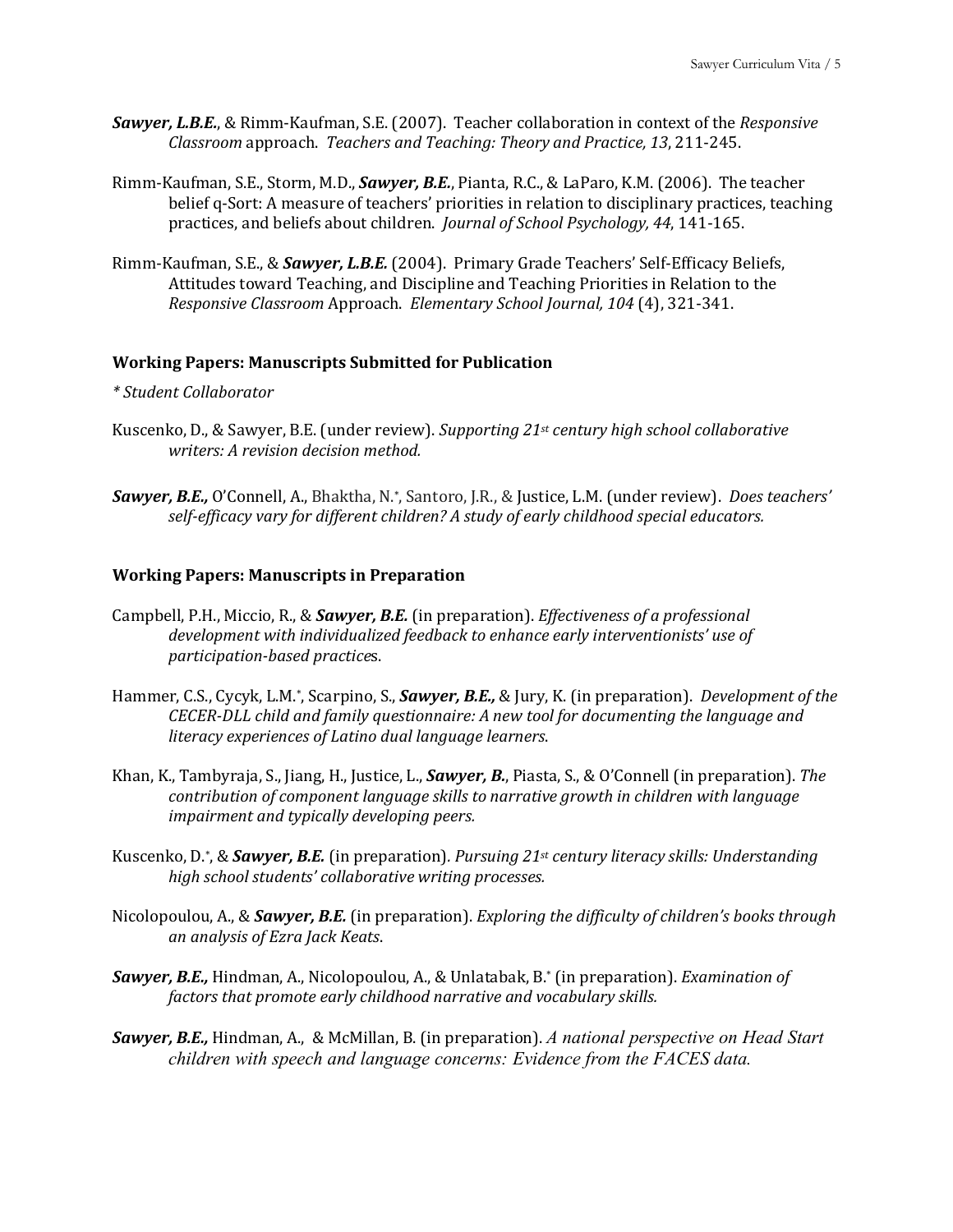- **Sawyer, B.E.,** Piasta, S.B., O'Connell, A., Santoro, J.K., & Justice, L.M. (in preparation). *Examining predictors of fidelity of implementation of a literacy intervention in early childhood education classrooms.*
- **Sawyer, B.E.,** Piasta, S.B., O'Connell, A., Santoro, J.K., & Justice, L.M. (in preparation). *Examining* patterns of fidelity of implementation in early childhood special education classrooms.
- Scarpino, S., Bitetti, D.\*, *Sawyer, B.*, Hammer, C.S., Rodríguez, B., López, L., & Goldstein, B. (in preparation). Maternal concerns as critical information about bilingual children's speech*language abilities*.

#### **Publication of Supplemental Teaching Material**

- **Sawyer, B.** (2012). The Responsive Classroom assessment tool for administrators. In *The Responsive Classroom Assessment Tool for Administrators*. Turners Falls, MA: Northeast Foundation for Children.
- **Sawyer, B.** & Denton, P. (2009). The Responsive Classroom assessment tool. In *The Responsive Classroom Assessment*. Turners Falls, MA: Northeast Foundation for Children.

#### **Book Chapter: Internal Publication**

**Sawyer, B.** & Spokane, A. (2016). New directions in education research and practice at the College of Education. In 100 Years of Excellence (pp. 143-153). Bethlehem, PA: College of Education, Lehigh University.

#### **Unpublished Instruments**

- Abry, T., Brewer, A., Nathanson, L., *Sawyer, B.*, & Rimm-Kaufman, S. E. (2010). Classroom Practices Observation Measure. Unpublished instrument. University of Virginia.
- Campbell, P.H., & **Sawyer, L.B.** (2008). Natural Environments Rating Scale-Revised. Unpublished instrument. Child and Family Studies Research Programs, Thomas Jefferson University.
- Nathanson, L., **Sawyer, B.**, & Rimm-Kaufman, S.E. (2007). Classroom Practices Teacher Survey. Unpublished instrument. University of Virginia.
- Nathanson, L., **Sawyer, B.**, & Rimm-Kaufman, S.E. (2007). Classroom Practices Frequency Survey. Unpublished instrument. University of Virginia.

#### **Other Unpublished References**

- **Sawyer, B.**, Milbourne, S., Dugan, L., & Campbell, P. (2005). Report of assistive technology training for providers and families of children in early intervention. Research Brief Volume 2, *Number 1*. Tots n Tech Research Institute. Available from http://tnt.asu.edu.
- **Sawyer, B.**, Milbourne, S., & Campbell, P. (2005). Early intervention assistive technology resource chart. Tots n Tech Research Institute. Available from http://www.asu.edu/clas/tnt/presentations/OSEP\_handout\_FINAL\_with\_date\_footer.pdf

# **Honors and Awards**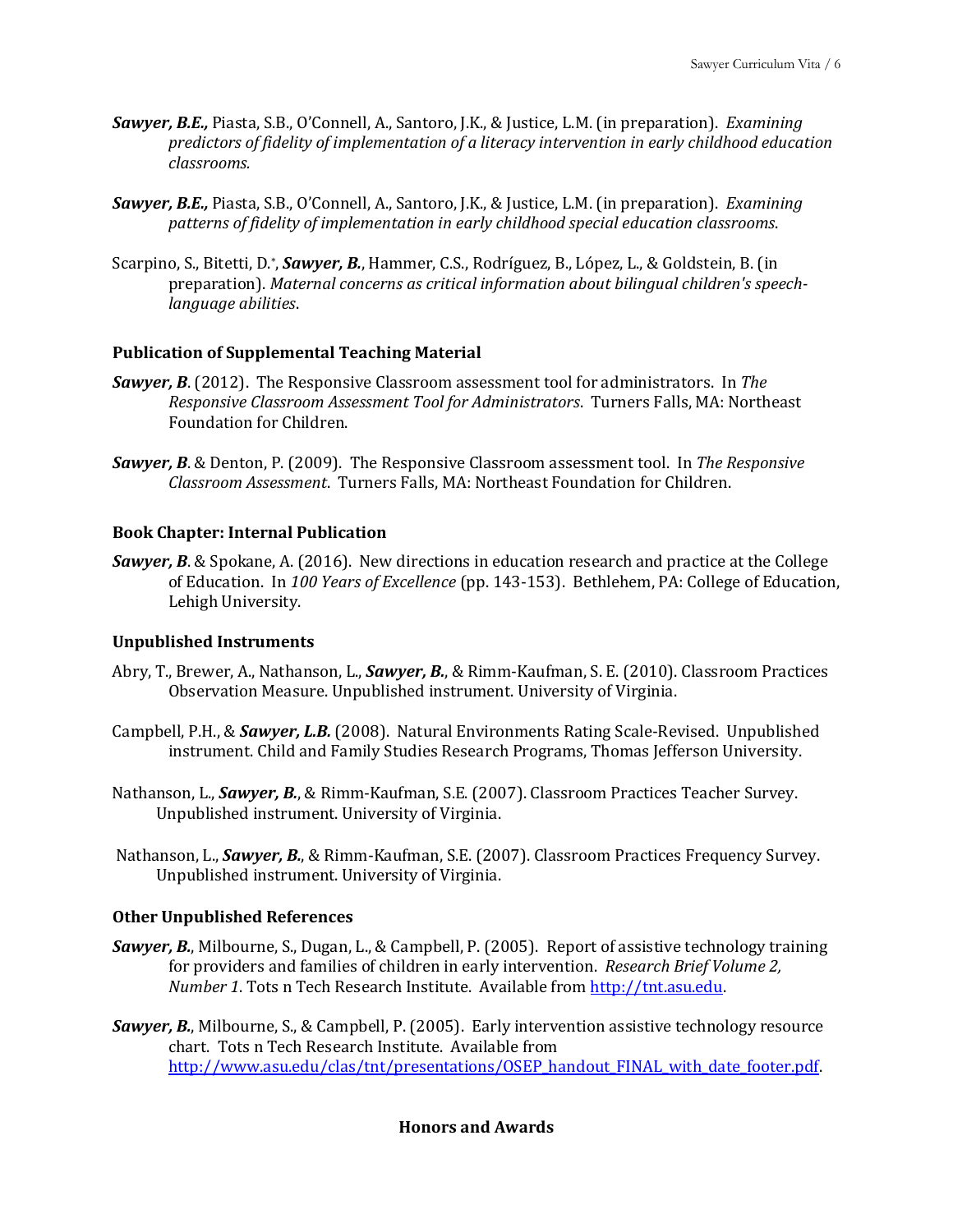Frank Hook Assistant Professor (2017-2019)

# **Research Funding and Training Grants**

# **Awarded Grants: Externally Funded Competitive Research Grants**

*Parents Plus: Language Coach,* Institute of Education Sciences. Funding September 1, 2016-August 30, 2019. \$1,499,684. Role: Principal Investigator. Co-Investigators: Drs. Carol Scheffner Hammer and Annemarie Hindman. A 3- phase iterative process will be used to develop and assess the feasibility and promise of an approach to teach parents to use focused stimulation and other responsive language strategies in familiar activities to improve the language outcomes of their preschool children with language impairment (LI).

*Read It Again! In Early Childhood Special Education*, Institute of Education Sciences. Funding July 1, 2013-June 30, 2017. \$3,500,000. Sub-award to Lehigh University: \$685,076. Role: Co-Investigator. Principal Investigator: Dr. Laura Justice. Co-Investigators: Drs. Shayne Piasta & Ann O'Connell. A randomized controlled trial (RCT) is designed to determine the causal impacts of a fully developed and freely available systematic language and literacy intervention titled *Read It Again- PreK!* when implemented in 104 early childhood special education classrooms.

# **Awarded Grants: Internally Funded Competitive Research Grants**

*Synergy of Care: Promoting Healthy Development of Young, Vulnerable Infants and Toddlers through Research, Practice and Policy, Lehigh University, Accelerator Grant. Funding June 2017-May 2019;* \$100,000. Role: Co- Investigator. PI: Dr. Patricia Manz Co-Is: Drs. Sirry Alang, George DuPaul, and Brenna Wood. This project will examine state policies and the service provision procedures of major healthcare, educational and family support services for low-income infants and toddlers with health and developmental risks, with results directing the creation of a multi-faceted research program for instilling an innovative synergy of care model that is supported through policy, research, and practice.

*Investigation of the School Readiness Beliefs and Practices of Immigrant Families, Lehigh University,* Faculty Research Grant. Funding April 1, 2017-March 31, 2018; \$6,000. Role: Principal Investigator. Co-PI: Dr. Peggy Kong. The purpose of this proposed mixed-methodology study is to understand the school readiness beliefs and practices of Asian and Latino immigrant families, specifically Chinese and Dominican families.

*The Impact of Early Childhood Education Program Participation on Parents and Children: An* Examination of Parental Beliefs, Parental Practices, and Children's Early Academic Skills, Lehigh University, Faculty Research Grant. Funding January 1, 2016-December 31, 2016; \$6,000. Role: Co-Principal Investigator. Co-PI: Dr. Sothy Eng. The aim of the study is to examine the impact of early childhood education (ECE) program participation on Cambodian parents (e.g., involvement, gender role attitudes, fatalistic beliefs, social networks, trust) and children (reading and math skills).

A Family Support Approach to Promoting School Readiness: A Pilot Study, Lehigh University, Faculty Research Grant. Funding June 1, 2015-May 31, 2016; \$5,726. Role: Co-Investigator. Pls: Dr. Robin Hojnoski & Dr. Susan Woodhouse. Co-Investigators: Dr. Peggy Kong & Dr. Brenna Wood. The purpose of the project is to promote school readiness through development and implementation of a family support program.

*Multidisciplinary & Community Partnership to Develop a Mobile Applications for Enhancing the Provision of Home Visiting to Young Children who Experience Poverty, Lehigh University, CORE Grant.*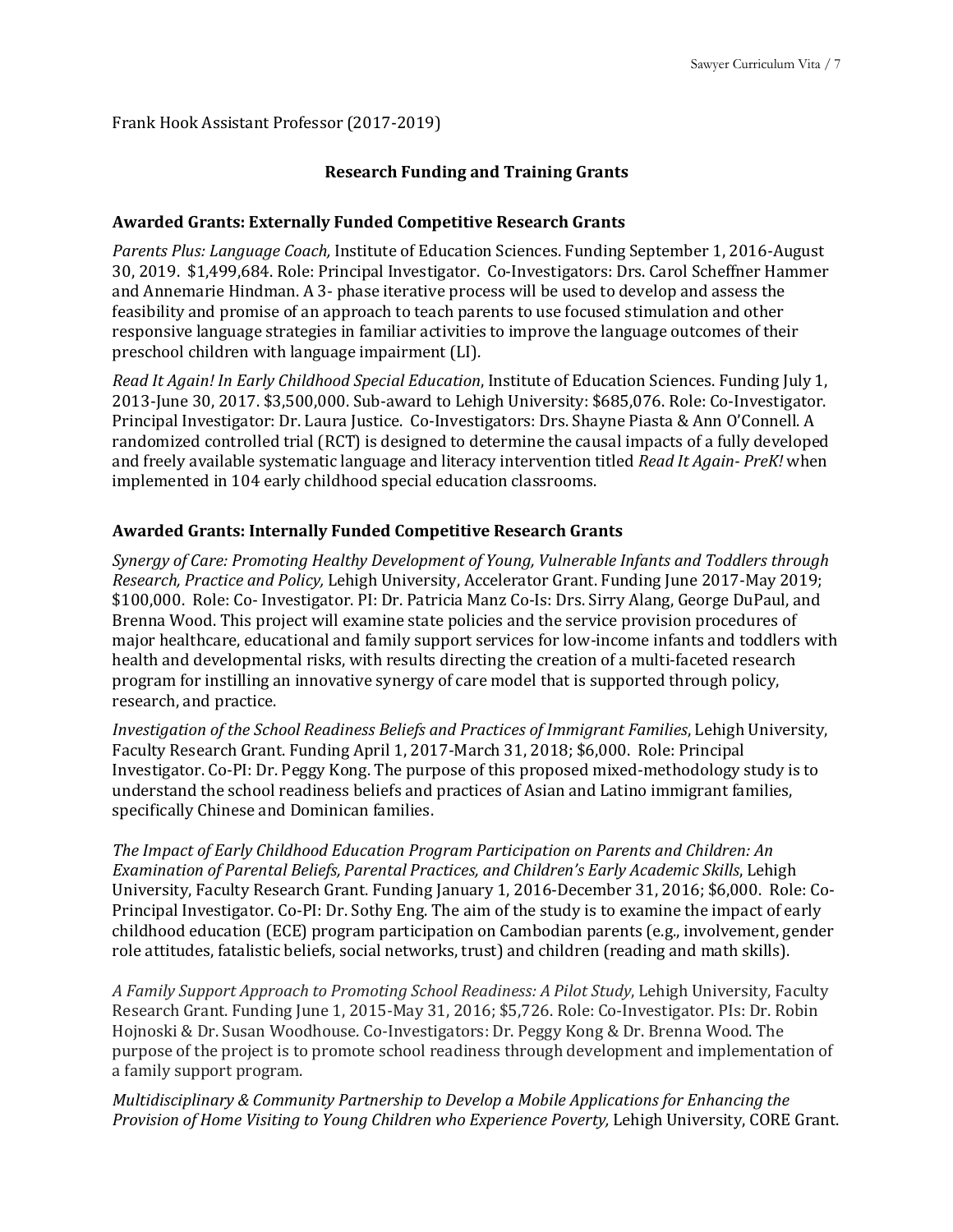Funding June 1, 2014-May 31, 2015; \$60,000. Role: Co-Principal Investigator. PI: Dr. Patricia Manz; Co-Investigator: Drs. Susan Woodhouse, Mooi Choo Chuah, & Daniel Lopresti. Through innovative collaboration among faculty from the Colleges of Education and Engineering and Applied Sciences, the aims of this project will be to develop mobile applications for measuring home visiting integrity and data mining procedures that enable the use of integrity data in routine home visitor supervision to continuously improve intervention implementation.

Using National Datasets to Answer Key Questions about Early Child Development and Education, Lehigh University Mountaintop Summer Project. Funding June-August 2015. \$3,742. Role: Co-Principal Investigator. Co-PIs: Drs. Ageliki Nicolopoulou, Patricia Manz, and Amanda Brandone. Student Investigators: Laura Wallace & Burcu Unlutabak. The aim of this project was to foster collaborative work among faculty, doctoral students, and undergraduate students with the purpose of learning how to utilize large national datasets as a way to answer important questions about early childhood development and education.

*Preventive Healthcare for Children: Early Head Start in the Lehigh Valley*, Lehigh University Mountaintop Summer Project. Funding June-August 2014. \$3,100. Role: Co-Principal Investigator. Co-PI: Dr. Patricia Manz. Student Investigators: Laura Spearot & Jamie Whitenack. The aim of this project was to foster a mentoring network among faculty, doctoral students, and undergraduate students that will strive to explore barriers to preventive care among underserved families and their young children in Lehigh University's surrounding community.

The Formation of a Parent-Teacher Community of Practice to Support the Language Development of *Preschool Dual Language Learners*, Lehigh University, Faculty Internal Grant. Funding September 1, 2013-August 31, 2014; \$24,056. Role: Co-Principal Investigator. Co-PI: Dr. Patricia Manz. The project aim was to support the language development of preschool Dual Language Learners (DLLs) through the development of sustainable partnerships between parents and teachers of DLLs.

*Beliefs about Participation-based Practice in Early Intervention,* Summer Exploration Fund, Thomas Jefferson University (May, 2006),  $\sim$ \$1,000. Role: Principal Investigator. Awarded funds to conduct research study to investigate early interventionists' perspectives about recommended practices and whether 3 groups, current EI practitioners, pre-service students, and leaders in the field, differ in their views of practices.

#### **Editor/Editorial Review Board Membership for Scholarly Publications**

#### **Editorial Review Board Membership**

Early Education & Development (2018-present) Infants & Young Children (2014-present)

## **Ad Hoc Reviewer: Refereed Journal**

Assessment for Effective Intervention (2014) Bilingual Research Journal (2017) Child Development (2016) Early Childhood Research Quarterly (2018) Early Education and Development (2015-2018) Infant Mental Health Journal (2018) Journal of Research in Childhood Education (2015) Journal of Research in Reading (2016-2017)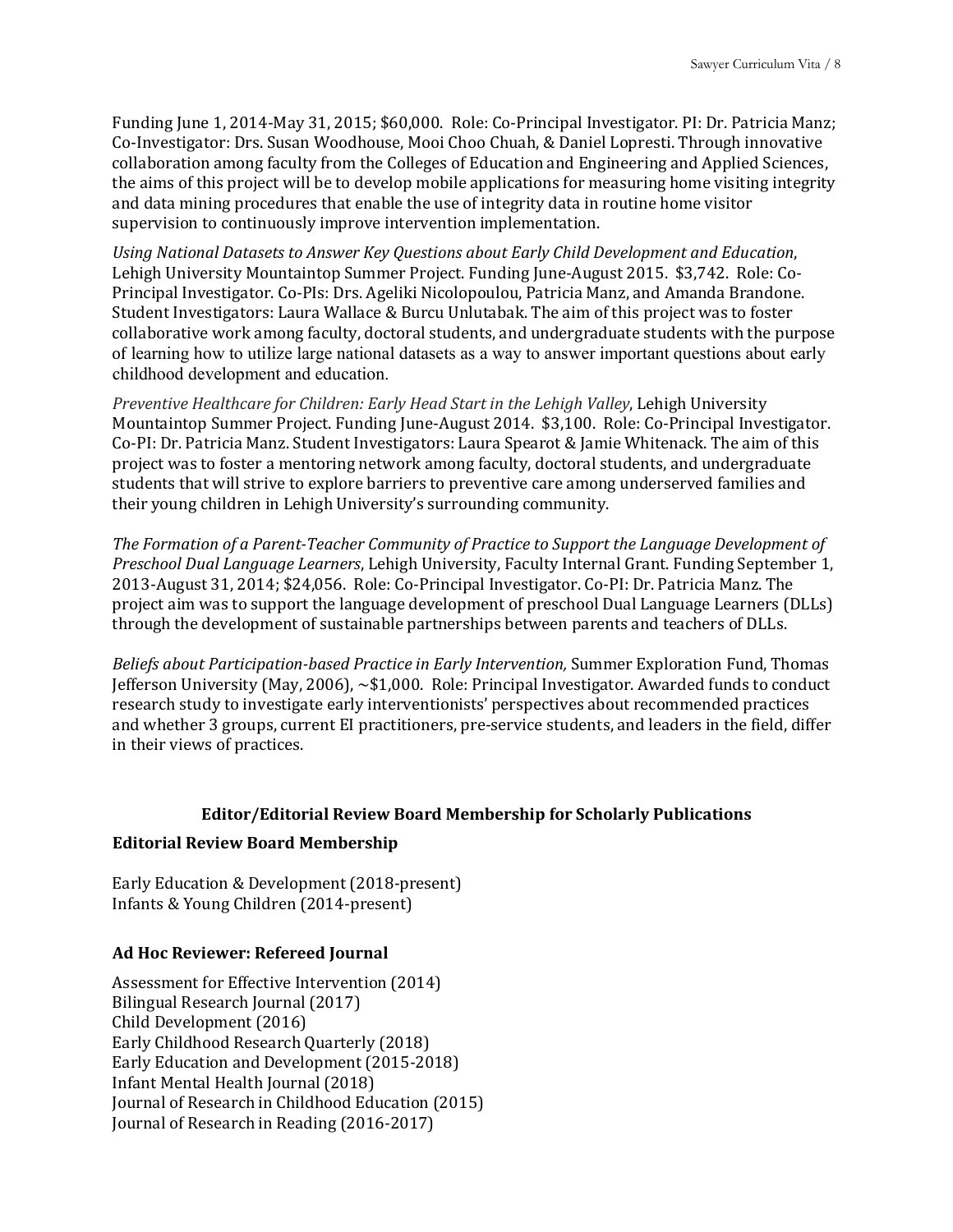Journal of Early Intervention (2008-2010; 2012-2013; 2015) Journal of School Psychology (2013) Research in Human Development (2015) School Effectiveness and School Improvement: An International Journal of Research, Policy and Practice (2015) Teaching and Teacher Education (2017) Topics in Early Childhood Special Education (2017)

# **Scholarly Presentations**

#### **National/International Invited Presentations**

- Hammer, C.S., Scarpino, S., & **Sawyer, B.** (2016, February; repeated 2016, October). *Working with parents, teachers, and paraprofessionals to enhance preschoolers' language development*. Session presentation at the 2016 American Speech-Language-Hearing Association Conference on Collaboration for Preschool Language and Literacy, Online Conference.
- Hammer, C.S., & *Sawyer, B.* (2015, November). *Integrating culture and language into intervention.* Poster presentation at the 2015 LENA Conference: Parents Have the Power, Denver, CO.

## **National/International Refereed Presentations**

- *\* Student Collaborator*
- **Sawyer, B.E.**, Hammer, C.S., Santoro, J.K., & Smith, J.C.\* (2018, October). *Parents Plus: An Intervention for Parents of Young Children with Language Impairment.* Poster to be presented at the International Clinical Phonetics and Linguistics Conference. Malta.
- Chen, J.\*, Justice, L., Drogalis, A. & *Sawyer, B.* (2018, June). The social networks of children with language impairment in inclusive preschool special education classrooms. Poster presented at the 2018 National Research Conference on Early Childhood. Washington D.C.
- **Sawyer, B.E.**, Hammer, C.S., Santoro, J.K., & Smith, J.C.\* (2018, June). *Parents Plus: An Examination of* Feasibility, Usability and Fidelity. Poster presented at the 2018 National Research Conference on Early Childhood. Washington D.C.
- Sonnenschein, S. Kong, P., *Sawyer, B.E.*, Simons, C.\*, Dever, B.V., & Zhang, X.\*, & Yu, X.\* (2018, June.) School Readiness Beliefs and Practices of Latino and Chinese Immigrant Parents. Poster presented at the 2018 National Research Conference on Early Childhood. Washington D.C.
- Hindman, A., *Sawyer, B., &* McMillan, B. (2018, March). A national perspective on Head Start children *with speech and language issues.* Poster presented at 2018 Conference on Research Innovations in Early Intervention, San Diego, CA.
- Smith, J.\*, Hammer, C.S., *Sawyer, B.*, & Santoro, J. (2018, March). Examining fidelity of *implementation and social validity of a parent-focused language intervention.* Poster presented at 2018 Conference on Research Innovations in Early Intervention, San Diego, CA.
- Khan, K., Justice, L.J., Piasta, S., *Sawyer, B. & O'Connell, A., (2018, February). Teachers' use of instructional and scaffolding strategies during shared book reading in early childhood special*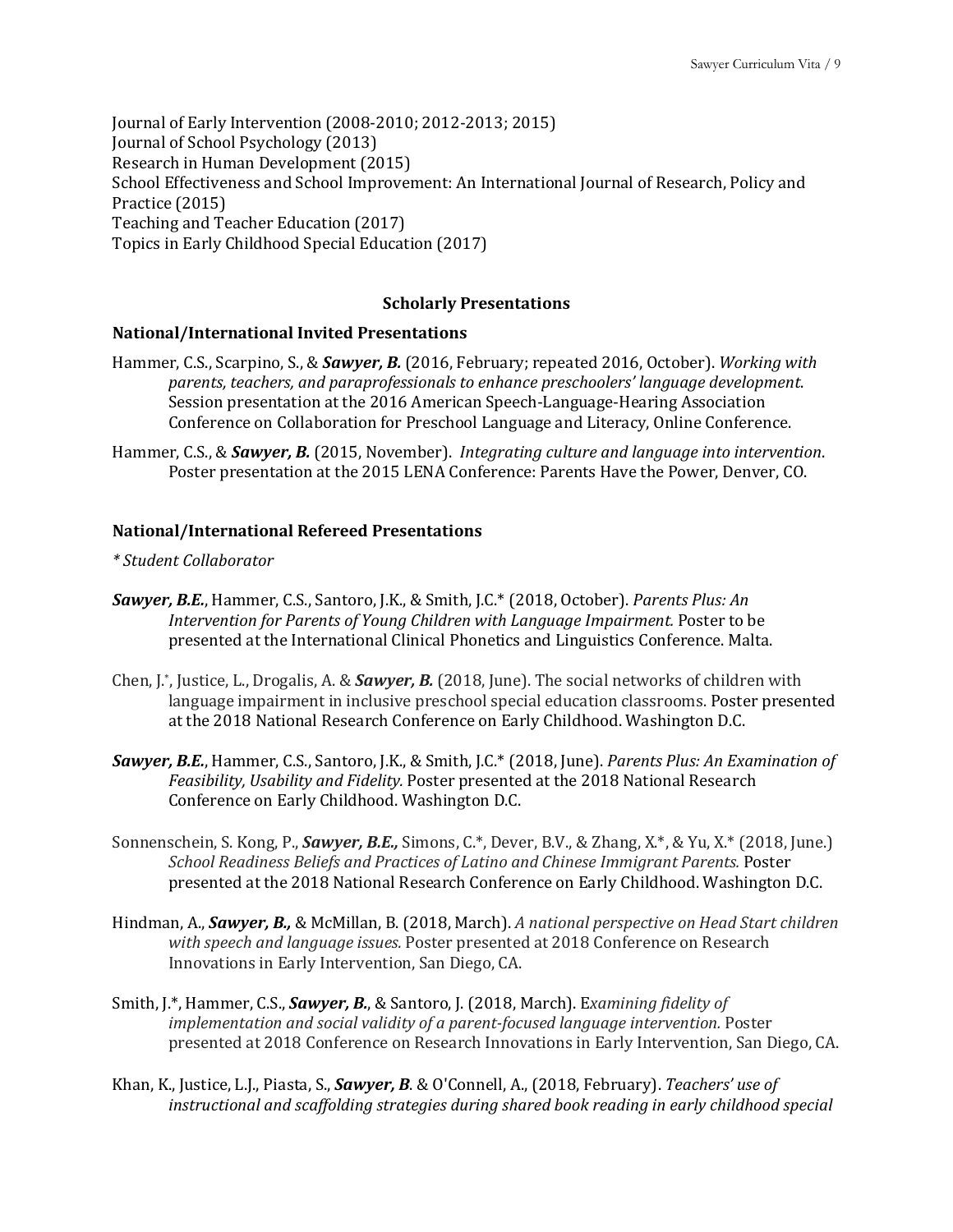*education classrooms*. Poster presented at 2018 Pacific Coast Research Conference Meeting, Coronado, CA.

- Sawyer, B.E., Hammer, C.S., Santoro, J.K., & Smith, J.C.\* (2017, October). *Engaging stakeholders to* develop a feasible language-focused intervention for parents. Poster presented at the 2017 Division of Early Childhood Conference. Portland, OR.
- **Sawyer, B.E.**, Hammer, C.S., & Santoro, J.K., & Smith, J.C.\* (2017, October). *Teaching parents how to promote children's language development through focused stimulation*. Poster presented at the 2017 Division of Early Childhood Conference. Portland, OR.
- **Sawyer, B.E.,** O'Connell, A., Bhaktha, N.\*, Santoro, J.R., & Justice, L.M. (2017, August). *The influence of child characteristics on teacher self-efficacy in early childhood special education classrooms*. Paper presented at the 2017 European Association for Research on Learning and Instruction. Tampere, Finland.
- Tambyraja, S., Drogalis, A., Khan, K., *Sawyer, B.E.*, & Justice, L.M (2017, June). *Effects of inattentiveness on preschoolers' language and literacy development*. Paper presented at the 2017 Symposium on Research in Child Language Disorders. Madison, WI.
- Hammer, C.S. & *Sawyer, B.E.* (2017, April). *Understanding the quality of classroom language learning environments using the language interaction snapshot.* Paper presented at the 2017 Society for Research in Child Development. Austin, TX.
- **Sawyer, B.E.,** Atkins-Burnett, S., Hammer, C.S., Sandilos, & L., Lopez, L. (2017, April). *Variations in* classroom language environments of preschool children who are low-Income and linguistically *diverse.* Paper presented at the 2017 Society for Research in Child Development. Austin, TX.
- Sawyer, B.E., O'Connell, A., Bhaktha, N.\*, Santoro, J.R., & Justice, L.M. (2017, April). Associations *between child characteristics* and *teacher self-efficacy in early childhood special education* classrooms. Poster presented at the 2017 Society for Research in Child Development. Austin, TX.
- Scarpino, S., Hammer, C.S., & **Sawyer, B.** (2016, November). *Collaborating with teachers, paraprofessionals and parents to facilitate language & early literacy skills.* Paper presented at the 2016 American Speech-Language-Hearing Association Convention. Philadelphia, PA.
- Nicolopoulou, A., Hindman, A., *Sawyer, B.E.*, & Unlutabak, B.\* (2016, July). *Examination of factors promoting early narrative skills.* Poster presented at the Society for the Scientific Study of Reading. Porto, Portugal.
- Hammer, C.S., & **Sawyer, B.E.** (2016, July). *Preschool teachers' language and literacy practices with dual language learners*. Poster presented at the National Research Conference on Early Childhood. Washington D.C.
- Sawyer, B.E., Manz, P., & Martin, K.\* (2016, July). *Beliefs of parents and early childhood teachers on the language development of preschool dual language learners*. Poster presented at the National Research Conference on Early Childhood. Washington D.C.
- Aragona-Young, E.\*, & **Sawyer, B.E.** (2016, April). *Elementary teachers' multicultural education practices.* Paper presented at the 2016 American Educational Research Association Conference Meeting, Washington, D.C.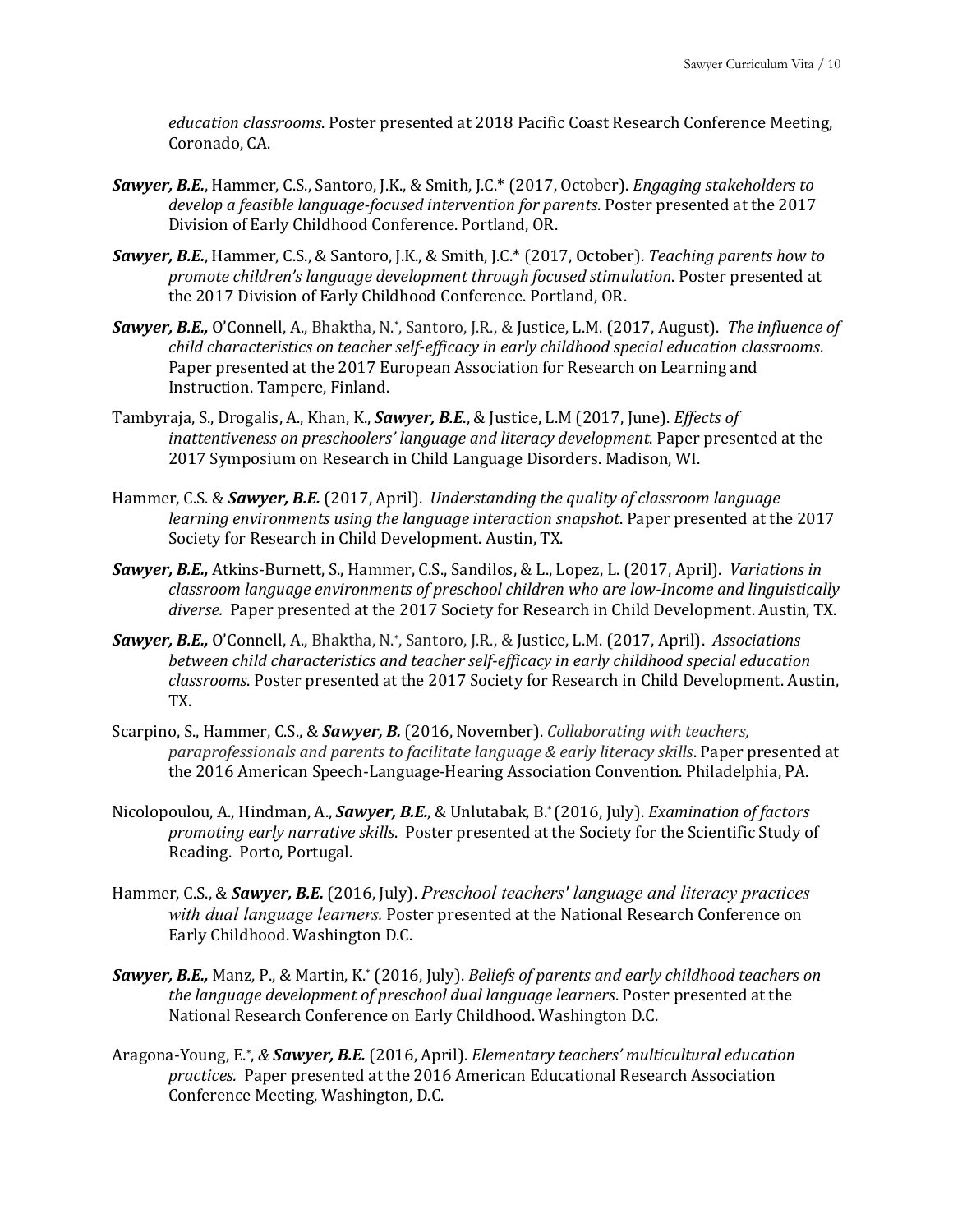- **Sawyer, B.E.,** Atkins-Burnett, S., Hammer, C.S., Komaroff, E., Sandilos, L., Lopez, L., & Blair, C. (2016, April). Variations in classroom language environments of preschool children who are low-*Income and linguistically diverse.* Paper presented at the 2016 American Educational Research Association Conference Meeting, Washington, D.C.
- Piasta, S.B., **Sawyer, B.E.,** Justice, L.M., O'Connell, A., & Jiang, H.\* (2016, February). *Using Read It* Again in early childhood special education classrooms: Preliminary results. Paper presented at the 2016 Pacific Coast Research Conference Meeting, Coronado, CA.
- **Sawyer, B.E.,** Piasta, S.B., Santoro, J.K., Justice, L.M., & O'Connell, A. (2016, February). *Examining fidelity of implementation in early childhood special education classrooms*. Paper presented at the 2016 Pacific Coast Research Conference Meeting, Coronado, CA.
- Hammer, C.S., *Sawyer, B.E.*, & Lopez, L. (2015, November). *The beliefs and practices of teachers who work with DLLs: Building on the work of Dr. Patton Tabors. Paper presented at the Annual* Conference of the National Association of Educators of Young Children, Orlando, FL.
- **Sawyer, B.E.,** Cycyk, L.\*, Sandilos, L., & Hammer, C.S. (2015, March). "A lot of books": Home language and literacy practices and influencing factors of African American and Puerto Rican mothers of children in Head Start. Poster presentation at the 2015 Society for Research in Child Development Meeting, Philadelphia, PA.
- **Sawyer, B.E.**, Manz, P., Martin, K\*., Hammond, T., & Garrigan, S. (2015, February). *Project TAPP:* Teachers and parents as partners. Paper presentation at the 2015 National Association of School Psychologists. Orlando, FL.
- Hammer, C.S, Cycyck, L.\*, Scarpino, S., Lopez, L., *Sawyer, B.*, & Rica, R.\* (2014, July). *Documenting DLLs'* early language and literacy experiences: Development of a comprehensive family *questionnaire*. Poster presentation at Head Start's 12<sup>th</sup> National Research Conference, Washington, D.C.
- Hammer, C.S, Cycyck, L.\*, Scarpino, S., Burchinal, M., & **Sawyer, B.** (2014, July). *Validation of the CECER-DLL family and teacher questionnaires*. Poster presentation at Head Start's 12<sup>th</sup> National Research Conference, Washington, D.C.
- Hammer, C.S, Scarpino, S., Cycyck, L.\*, Lopez, L., *Sawyer, B.*, & Rica, R.\* (2014, July). *Documenting DLLs'* early language and literacy experiences: Development of a comprehensive teacher *questionnaire*. Poster presentation at Head Start's 12<sup>th</sup> National Research Conference, Washington, D.C.
- Sandilos, L., Hammer, C.S, Komaroff, E., *Sawyer, B.*, Cycyck, L.\*, Lopez, L., & Blair, C., (2014, July). Teacher language quality in preschool classrooms with DLLs. Poster presentation at Head Start's 12<sup>th</sup> National Research Conference, Washington, D.C.
- Sawyer, B., Cycyk, L.\*, Sandilos, L., & Hammer, C.S. (2014, July). *Language and literacy beliefs of* African American and Puerto Rican mothers of children in Head Start. Poster presentation at Head Start's 12<sup>th</sup> National Research Conference, Washington, D.C.
- **Sawyer, B.E.**, Logan, J.A.R., Dynia, J., & Justice, L.M. (2014, July). *Describing and predicting continued* study *involvement in longitudinal research*. Paper presentation at Society for Scientific Study of Reading Conference, Santa Fe, NM.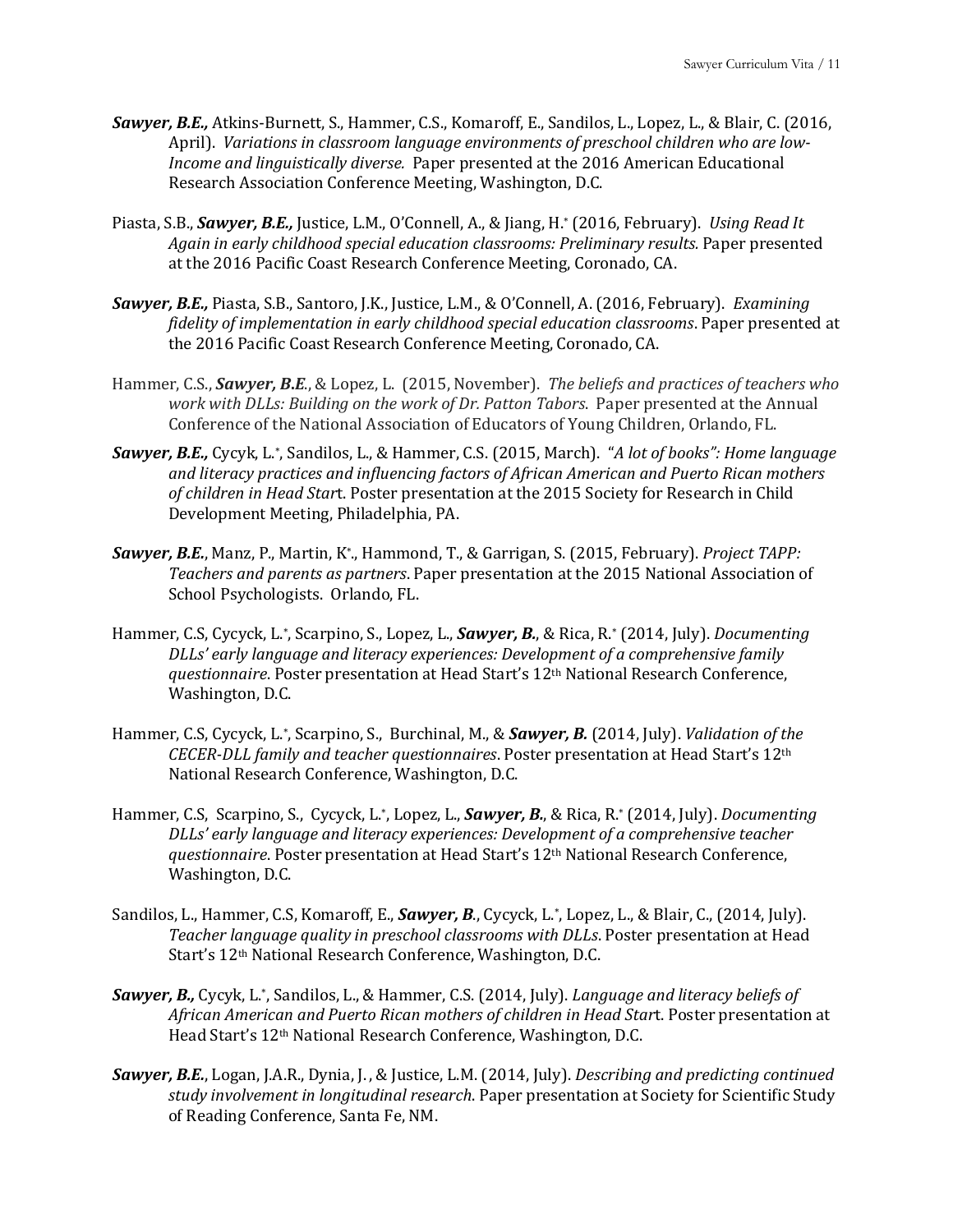- Cassetta, G., & **Sawyer, B.** (2014, May). *Not this but that: Replacing less effective practices with ,ore* effective alternatives. Symposium conducted at the 2014 International Reading Association Conference. New Orleans, LA.
- Sawyer, B., Manz, P., Martin, K.\*, Hammond, T., & Garrigan, S. (2014, April). *Project TAPP: Teachers* and parents as partners. Symposium conducted at the 2014 Society for Research in Child Development Themed Meeting: Strengthening Connections among Child and Family Research, Policy, and Practice. Alexandria, VA.
- Guimond, A., *Sawyer, B.*, Wilcox, M.J., DiDonato, A.M.\*, & Fox, A.\* (2013, April). *What influences caregiver efficacy in early intervention home visits?* Poster presentation at the 2013 biennial meeting of the Society for Research in Child Development, Seattle, WA.
- Sawyer, B., Hammer, C.S., López, L., Blair, C., & Komaroff, E. (2013, April). *Quality of the classroom language environment for preschool Spanish-speaking dual language learners.* Paper presented at the 2013 biennial meeting of the Society for Research in Child Development, Seattle, WA.
- **Sawyer, B.**, & Hammer, C.S. (2013, April). A culturally-relevant book reading intervention for *preschool dual language learners*. Poster presentation at the 2013 biennial meeting of the Society for Research in Child Development, Seattle, WA.
- Guo, Y., **Sawyer, B.E.**, Justice, L. M., & Kaderavek, J. (2012, December). The quality of the literacy *environment in inclusive early childhood special education (ECSE) classrooms.* Paper presented at the annual conference of the Literacy Research Association, San Diego, CA.
- Sawyer, B., Cycyk, L.\*, Hammer, C.S., López, L., & Blair, C. (2012, November). *Preschool teachers' practices to promote the language and literacy development of dual language learners.* Poster presentation at the 2012 American Speech-Language-Hearing Association Convention. Atlanta, GA.
- Bitetti, D.\*, *Sawyer, B.*, Hammer, C.S., Rodríguez, B., López, L., & Goldstein, B. (2012, November). *Maternal concerns as critical information about bilingual children's speech-language abilities.* Poster presentation at the 2012 American Speech-Language-Hearing Association Convention. Atlanta, GA.
- Hammer, C.S., Blair, C., López, L., *Sawyer, B.*, Komaroff, E., Leong, D., & Bodrova, E., Cycyk, L.\*, & Bitetti, D.\* (2012, June). *Tools of the Mind: Promoting the school readiness of dual language* learners. Session presented at Head Start's 11<sup>th</sup> National Research Conference, Washington, D.C.
- Rodríguez, B., López, L., *Sawyer, B.*, Scarpino, S.E., Hammer, C. S., Bitetti, D.\*, Komaroff, E., & Goldstein, B. (2012, June). *Cuidando los niños: Characteristics of Latino children's early education and child care experiences.* Session presented at Head Start's 11<sup>th</sup> National Research Conference, Washington, D.C.
- **Sawyer, B.**, Bitetti, D.\*, Scarpino, S.E., Hammer C.S., Komaroff, E., López, L., Rodríguez, B., & Goldstein, B. (2012, June). *Relation between maternal concerns and speech and language* abilities of young bilingual children. Session presented at Head Start's 11<sup>th</sup> National Research Conference, Washington, D.C.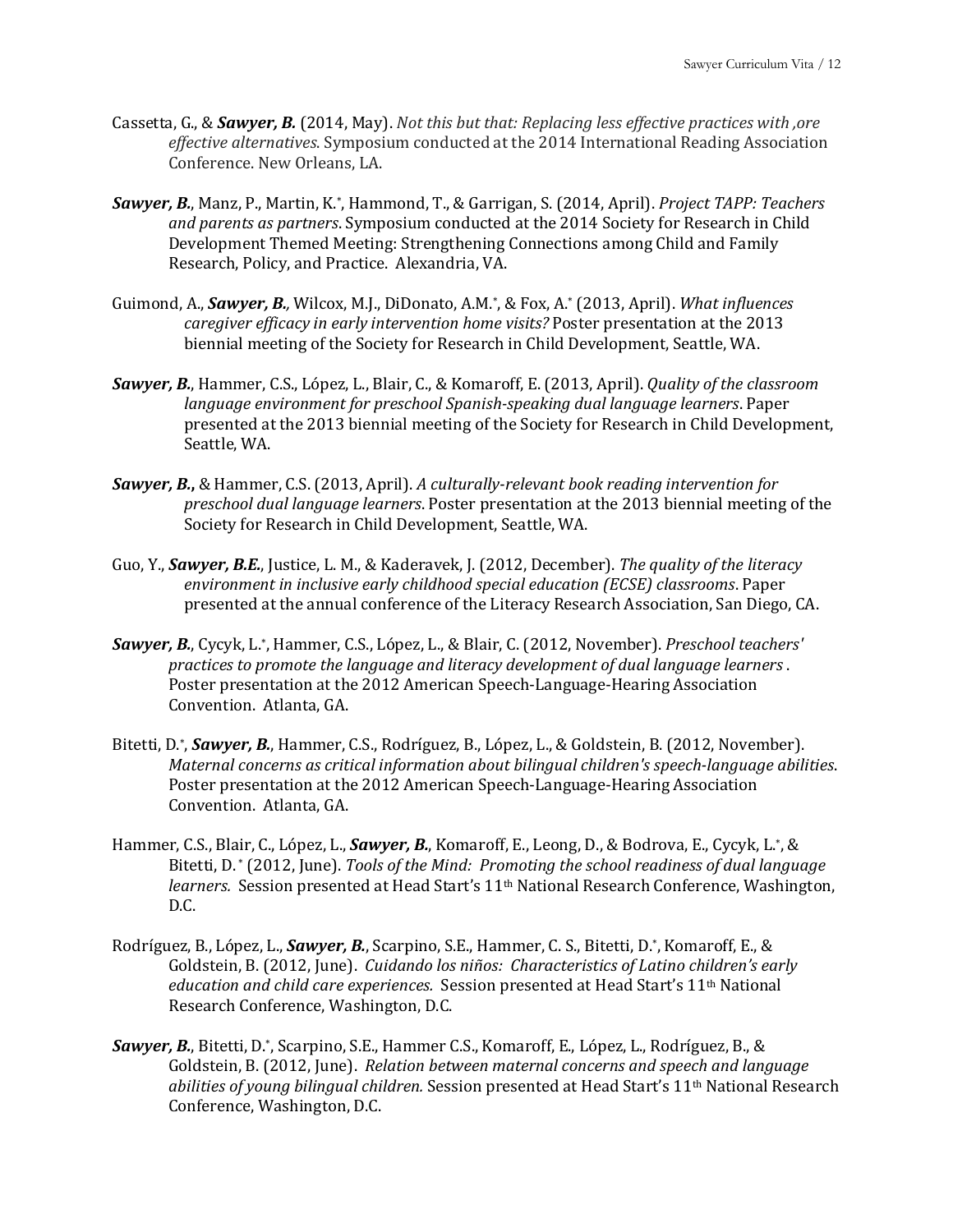- Hammer, C.S., Lopez, L., Blair, C., *Sawyer, B.*, & Komaroff, E. (2012, February). *Supporting the school* readiness of dual language learners: Teachers' beliefs and practices. Paper presented at the Society for Research in Child Development Themed Meeting: Positive Development of Minority Children. Tampa, Florida.
- *Sawyer, B.*, Justice, L., Guo, Y., Glenn-Applegate, K.\*, Petrill, S., & Kaderavek, J. (2011, July). *Relations* among home literacy environment, child characteristics, and print knowledge for preschool *children* with *language impairment*. Conference session presented at Society for the Scientific Study of Reading. Saint Petersburg, FL.
- **Sawyer, B.E.**, & Campbell, P.H. (2011, May). *Caregiver teaching in early intervention*. Conference session presented at the International Society on Early Intervention's  $3<sup>rd</sup>$  Annual International Conference. New York, New York.
- Fleming, J.L., & *Sawyer, L.B.E.* (2009, October). *Early interventionists' perceptions of the family* during home visits. Poster presentation at the Division of Early Childhood's 25<sup>th</sup> Annual International Conference on Young Children with Special Needs and their Families. Albuquerque, New Mexico.
- *Sawyer, L.B.E.*, Colyvas, J.L.\*, & Campbell, P.H. (2008, October). Strategies used by early intervention *providers to teach caregivers.* Conference session presented at the Division of Early Childhood's 24<sup>th</sup> Annual International Conference on Young Children with Special Needs and their Families. Minneapolis, Minnesota.
- **Sawyer, L.B.E**. (2007, October). *Perspectives* on best practice in early intervention: A q-sort *methodology*. Poster presentation at the Division of Early Childhood's 23<sup>rd</sup> Annual International Conference on Young Children with Special Needs and their Families. Niagara Falls, Ontario, Canada.
- **Sawyer, L.B.E.** (2007, March). *The contribution of the Responsive Classroom Approach for enhancing teacher* capacity and *improving children's performance*. Conference session presented at the Beginning Teacher Center Conference, Boston, MA.
- Campbell, P.H., Dugan, L.M., & **Sawyer, L.B.E.** (2005, October). *Looking for a new way to assess the quality of home visits?* Conference session presented at the Division of Early Childhood's 21<sup>st</sup> Annual International Conference on Young Children with Special Needs and Their Families, Portland, OR.
- Campbell, P.H., Milbourne, S.A., *Sawyer, L.B.E.*, & Dugan, L.M. (2005, February). *State snapshots* The use of assistive technology with young children across the United States. Conference session presented at the meeting of the OSEP National Early Childhood Conference, Washington D.C.
- Campbell, P.H., *Sawyer, L.B.E.*, Dugan, L.M., & Williams, S.W. (2004, December). *Community resources to promote children's learning opportunities and address family needs.* Conference session presented at the meeting of the Division of Early Childhood of the Council for Exceptional Children, Chicago, IL.
- Rimm-Kaufman, S.E. & **Sawyer, L.B.E.** (2004, April). *Elementary school teachers' beliefs and attitudes in relation to the Responsive Classroom Approach.* Roundtable presentation at the American Educational Research Association. San Diego, CA.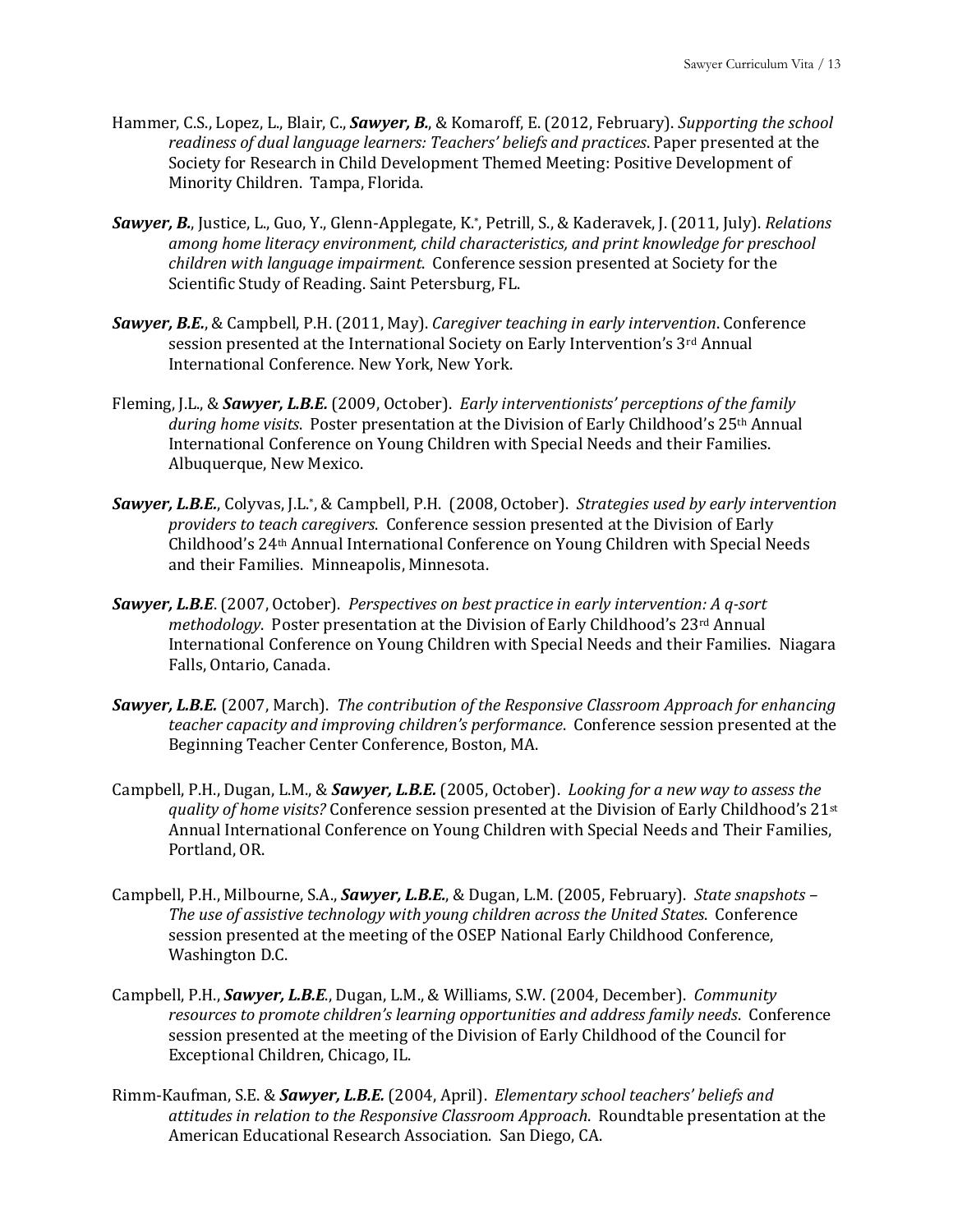Rimm-Kaufman, S.E., Storm, M.D., *Sawyer, L.B.E.*, & Pianta, R.C. (2004, April). *The Teacher Belief Q-*Sort. In S.E. Rimm-Kaufman (Chair) *Three New Quantitative Methods to Measure Classroom Processes.* Symposium presented at the meeting of the American Educational Research Association, San Diego, CA.

### **Regional/Local/State Presentations (Refereed)**

- Deegan, J., Rutt, S., & **Sawyer, L.B.E**. (2016, April). *Framework for creating K-12 and higher education partnerships for successful student transitions.* Paper presented at the P4CE Bridges Conference, Cape May, NJ.
- **Sawyer, L.B.E.** & Dugan, L.M. (2005, October). *Looking for a new way to assess the quality of home visits?* Conference session presented at the 28th Annual Pennsylvania Occupational Therapy Association Conference, Valley Forge, PA.
- *Sawyer, B.*, Dugan, L., & Campbell, P. (2005, April). *Making your family visit the best possible: Using* participation-based intervention. Conference session presented at the Contemporary Therapy Practices in Early Intervention and School Based Settings: Third Annual Institute, Malvern, PA.

# **Regional/Local/State Presentations (Non-Refereed)**

#### *\* Student Collaborator*

- Kuscenko, D.\*, & **Sawyer, B.E.** (2016, October). Supporting collaborative writing in secondary classrooms. Session conducted at the 2016 Teaching, Learning and Technology Summit, Bethlehem, PA.
- **Sawyer, B**., Manz, P., Martin, K.\*, Hammond, T.C., & Garrigan, S. (2016, April). *Project TAPP: Teachers* and parents as partners. Session conducted at the Lehigh University Community-Engaged Learning and Research Symposium. Bethlehem, PA.
- **Sawyer, B.** & Hammond, T.C. (2016, April). *Project TAPP: Teachers and parents as partners*. Session conducted at the Speaking My Language: Educating Students who are Culturally and Linguistically Diverse. Bethlehem, PA.
- Toonder, S.\* & **Sawyer, B.** (2015, October). Let's read: Instructional technology and reading development for elementary school students. Session conducted at the 2015 Teaching, Learning and Technology Summit, Bethlehem, PA.
- **Sawyer, B.** (2015, September). *Project TAPP: Teachers and parents as partners*. Session conducted at the Innovations in Early Development and Education: Bridging Research to Practice Conference. Bethlehem, PA.
- **Sawyer, B.** (2014, October). *iPads as a Tool to Promote the Language Development of Spanish-Speaking Young Learners*. Session conducted at the 2014 Mobile Learning and Teaching Summit, Bethlehem, PA.

#### **Other Presentations**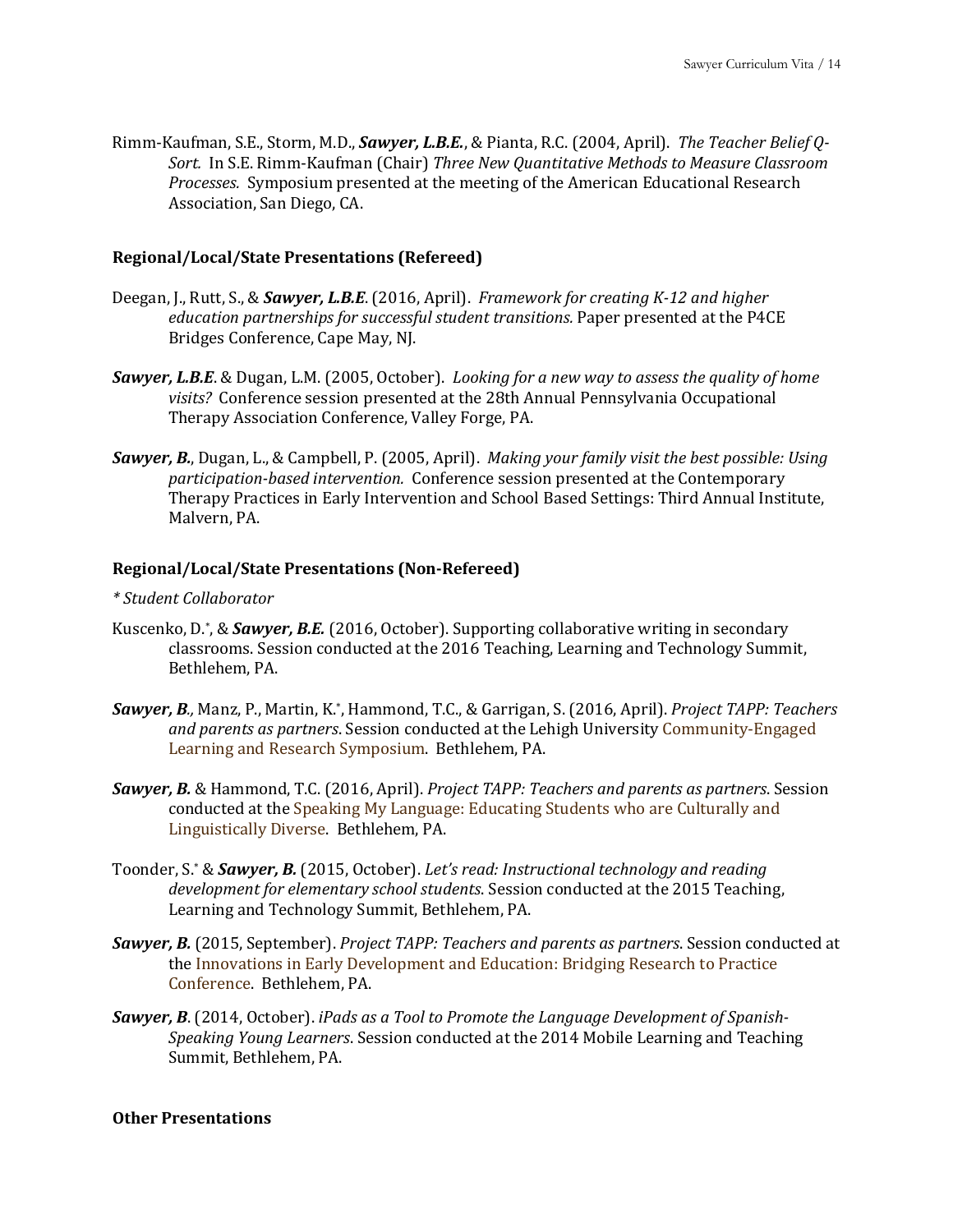**Sawyer, L.B.E.** (2009, July). *Does the Responsive Classroom approach work?* Plenary session presented at the Responsive Classroom Schools Conference. Washington DC. [Presented on behalf of Sara Rimm-Kaufman.]

# **Teaching and Research Advising**

# **Teaching**

# *Graduate Courses Taught*

- $\div$  Child Development and Cognition (TLT 380). Spring 2012: Enrollment: 13 students.
- Reading and Literacy in PreKindergarten through Fourth Grade (TLT 420). Summer 2012; Fall 2012; Spring 2013-2018. Average enrollment: 11 students (range: 4-19 students)
- ◆ Critical Reading and Writing (TLT 402). Fall 2013; Fall 2015; Fall 2017. Average enrollment: 9 students (range 8-10 students).
- $\cdot$  Reading and Critical Thinking in Middle and High School Education (TLT 432). Fall 2014; 2016-2017. Average enrollment: 14 students (range 13-18 students).
- \* Diversity and Family-School Collaboration (TLT/SPED 404). Summer 2017, 2018; Fall 2018. Average enrollment: 16 students (range 13-20 students).

## *Graduate Courses, Supervisor and/or Coordinator*

- $\div$  General Education and Special Education Student Teaching and Seminar (SpEd/TLT 442) and TLT 444), Seminar Coordinator. Spring 2013-2018. Average enrollment: 17 students (range 13-26 students).
- $\div$  General Education Student Teaching and Seminar (TLT 444), Supervisor, Intern Teaching. Spring 2013- 2015. Average enrollment: 6 students (range 5-7 students).

## *Undergraduate Courses Taught*

❖ Educational Psychology (Muhlenberg College)

## *Invited Lectures*

 $\dots$  Lecture entitled *Variations in classroom language environments of preschool children* who are low-Income and linguistically diverse for Professor Hochbein, Educational Leadership program, Lehigh University. Summer 2017.

## *Implementation of Innovative Programs*

Speaking My Language: Educating Students who are Culturally and Linguistically Diverse. Funding by Lehigh Valley Association of Independent Colleges (LVAIC), 2015-2016. \$4,825. Role: Primary Coordinator. Co-Coordinator: Dr. Thomas Hammond. On April 2<sup>nd</sup> 2016, a one-day conference was hosted at Lehigh University for educators to expand their knowledge and skills to better support students who are culturally and linguistically diverse.

## **Research Advising**

## *Undergraduate*

*Color Me and Learn*, Strohl Undergraduate Research Grant. Funding December 2014-May 2015. \$3,000. Role: Mentor. Student recipient: Parrish McClain, College of Arts and Sciences. The aim of this project is to develop and test the efficacy of a coloring book to promote the vocabulary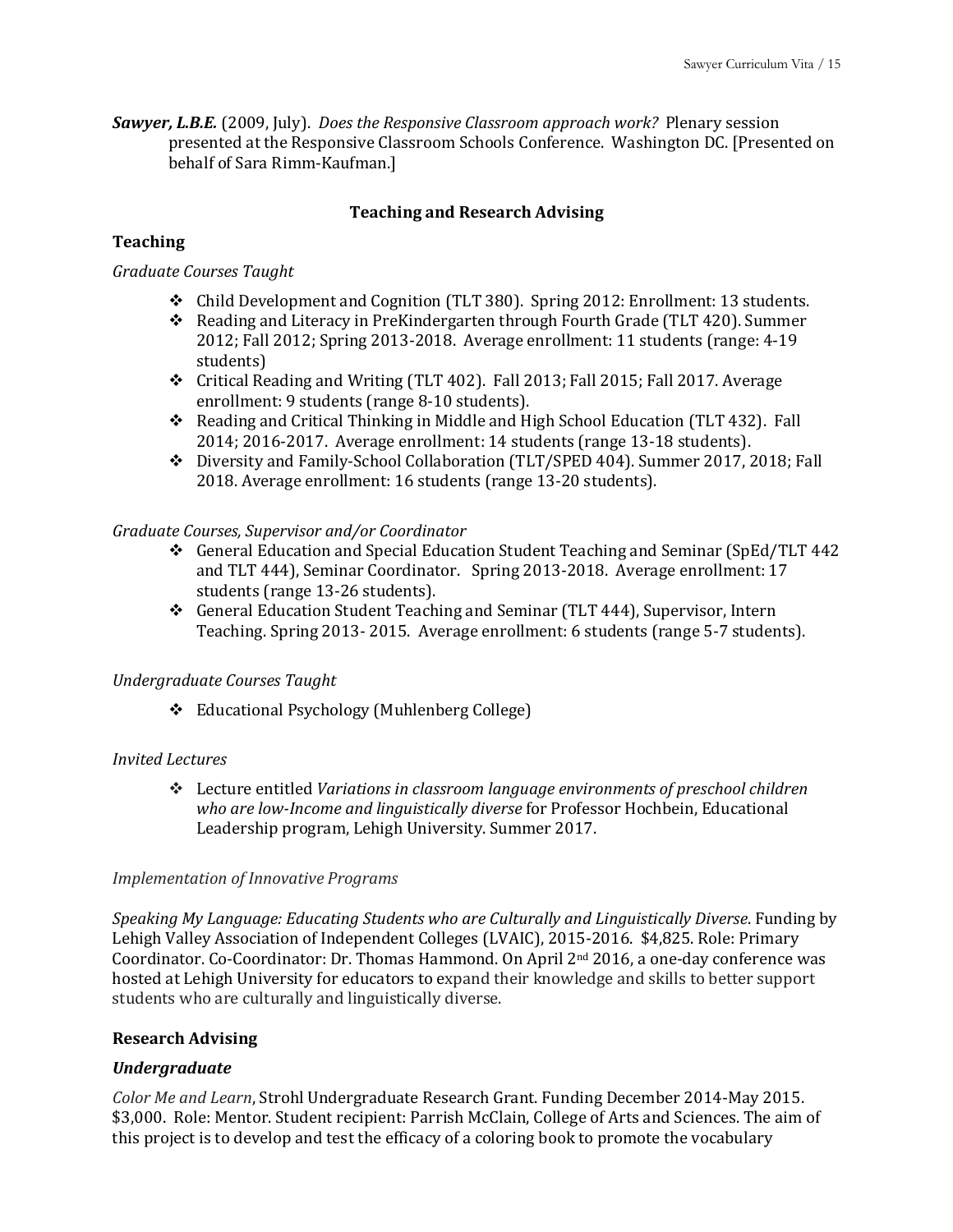development of elementary school students. Project terminated January 2015 because student *unable to fulfill responsibilities.*

# *Dissertation Committee Chair: Completed*

| Aragona-Young, Emily | Developing equity literacy: A collaborative approach                    |
|----------------------|-------------------------------------------------------------------------|
|                      | (Dr. Brook Sawyer, Chair, Spring 2017)                                  |
| Kotsko, Adrienne     | A Professional learning community approach to improving ELA             |
|                      | curriculum planning                                                     |
|                      | (Dr. Brook Sawyer, Chair, Summer 2017)                                  |
| Kuscenko, Daria      | Supporting collaborative writing in secondary Language Arts: A revision |
|                      | decision model intervention                                             |
|                      | (Dr. Brook Sawyer, Chair, Fall 2017)                                    |
|                      |                                                                         |

# *Dissertation Committee Chair: In Progress*

| Yudt, Kristin | The effects of blended learning in pre-service elementary mathematics |
|---------------|-----------------------------------------------------------------------|
|               | teachers' performance and attitude                                    |
|               | (Dr. Brook Sawyer, Chair, proposed Fall 2017)                         |

# *Dissertation Committee Membership: Completed*

| Barnabas, Ernesto    | Comparing preferences in parent training between                         |
|----------------------|--------------------------------------------------------------------------|
|                      | low-income and middle-to-upper income ethnic minority caregivers         |
|                      | (Dr. Patti Manz, Chair, Spring 2015)                                     |
| Chovanes, Jacqueline | Effects of data-based individualization on reading comprehension for     |
|                      | high school students with reading disabilities                           |
|                      | (Dr. Minyi Dennis, Chair, Summer 2018)                                   |
| Eisenberg, Rachel    | The quality of relationships in home visiting service provision in Early |
|                      | Head Start: Associations with parenting efficacy and child language      |
|                      | (Dr. Patti Manz, Chair, Spring 2015)                                     |
| Gomez, Karen         | Career aspirations and perceptions of self-efficacy of economically      |
|                      | disadvantaged fourth- and fifth-grade                                    |
|                      | (Dr. Floyd Beachum, Chair, Spring 2014)                                  |
| Marsteller, Robert   | Making online learning personal: Evolution, evidentiary reasoning, and   |
|                      | self-regulation in an online curriculum                                  |
|                      | (Dr. Al Bodzin, Chair, Spring 2017)                                      |
| Oltman, Julia        | The game-effect: Embedding augmented reality game-based learning         |
|                      | within an early elementary social studies curriculum                     |
|                      | (Dr. Thomas Hammond, Chair, Spring 2018)                                 |
| Pressimone, Vanessa  | Head Start families' school readiness beliefs and transitioning roles    |
|                      | (Dr. Patti Manz, Chair, Spring 2014)                                     |
| Reed, Rajika         | Using geospatial thinking and reasoning skills to examine vector borne   |
|                      | disease transmission through web GIS in undergraduate students           |
|                      | studying public health                                                   |
|                      | (Dr. Al Bodzin, Chair, Spring 2017)                                      |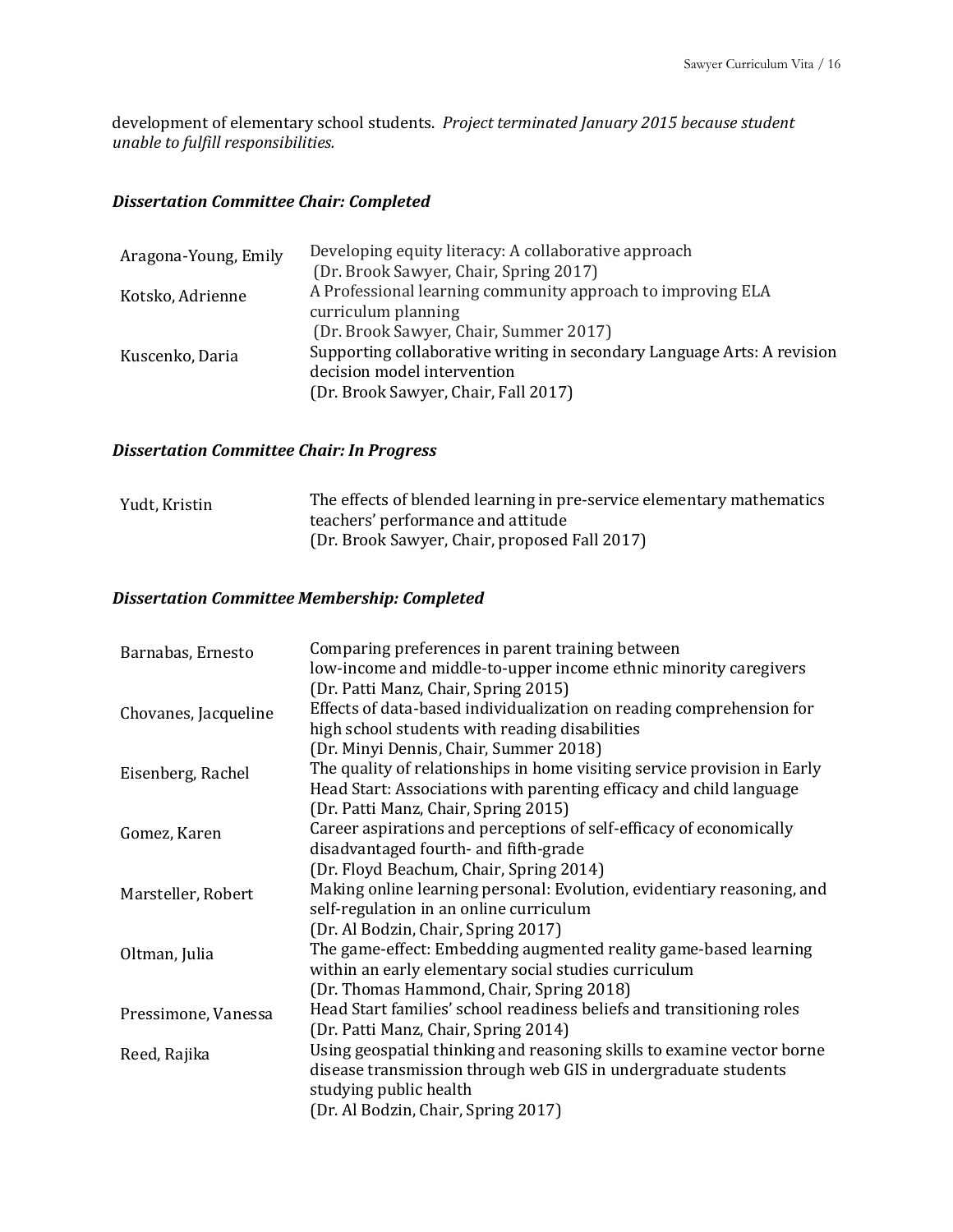| Ridgard, Tamique    | Supporting positive parenting in the context of home visiting: An        |
|---------------------|--------------------------------------------------------------------------|
|                     | Exploration of observed home visitor practice                            |
|                     | (Dr. Patti Manz, Chair, Spring 2017).                                    |
| Stanlick, Sarah     | Quality and directionality of global citizenship identity development in |
|                     | the context of online and offline reflections during an introductory     |
|                     | global citizenship                                                       |
|                     | (Dr. Tom Hammond, Chair, Spring 2015)                                    |
| Stotz, Megan        | Creature counting: The effects of augmented reality and perseverance     |
|                     | on task in early childhood mathematics                                   |
|                     | (Dr. Lynn Columba, Chair, Spring 2018)                                   |
| Tooher-Hancock, Oli | Links among distributed leadership in IBMYP schools program              |
|                     | coordinators' role clarity and professional self-efficacy                |
|                     | (Dr. Jill Sperandio, Chair, Spring 2014)                                 |

# *Dissertation Committee Membership: In Progress*

| Steckel Jr., Robert | The direct effect of principals on the academic and non-academic |
|---------------------|------------------------------------------------------------------|
|                     | outcomes of students at risk                                     |
|                     | (Dr. Craig Hochbein, Chair)                                      |

# *Qualifying Doctoral Research Project Chair (doctoral level)*

| Aragona-Young, Emily | Examination of the multicultural practices of elementary school teachers |
|----------------------|--------------------------------------------------------------------------|
|                      | (Dr. Brook Sawyer, Chair, Fall 2014)                                     |
| Kuscenko, Daria      | Sequences of transfer in collaborative writing                           |
|                      | (Dr. Brook Sawyer, Chair, Fall 2016)                                     |

# *Qualifying Doctoral Research Project Chair (doctoral level): In Progress*

| The impact of adaptive instructional software on reading |
|----------------------------------------------------------|
| comprehension: Identifying the main idea                 |
| (Dr. Brook Sawyer, proposed Fall 2018)                   |
|                                                          |

# *Qualifying Doctoral Research Project Committee Membership (doctoral level): Completed*

| Barnabas, Ernesto   | Examining preferences in parent management training: Partnership<br>with low-income and ethnic minority families<br>(Dr. Patti Manz, Chair, Fall 2009)                    |
|---------------------|---------------------------------------------------------------------------------------------------------------------------------------------------------------------------|
| Faison, Jacqueline  | An examination of the book preferences of Latino parents of toddlers<br>(Dr. Patti Manz, Chair, Spring 2014)                                                              |
| Farina Jr., William | The effectiveness of an asynchronous online module on university<br>students' understanding of the Bohr model of the hydrogen atom<br>(Dr. Al Bodzin, Chair, Spring 2017) |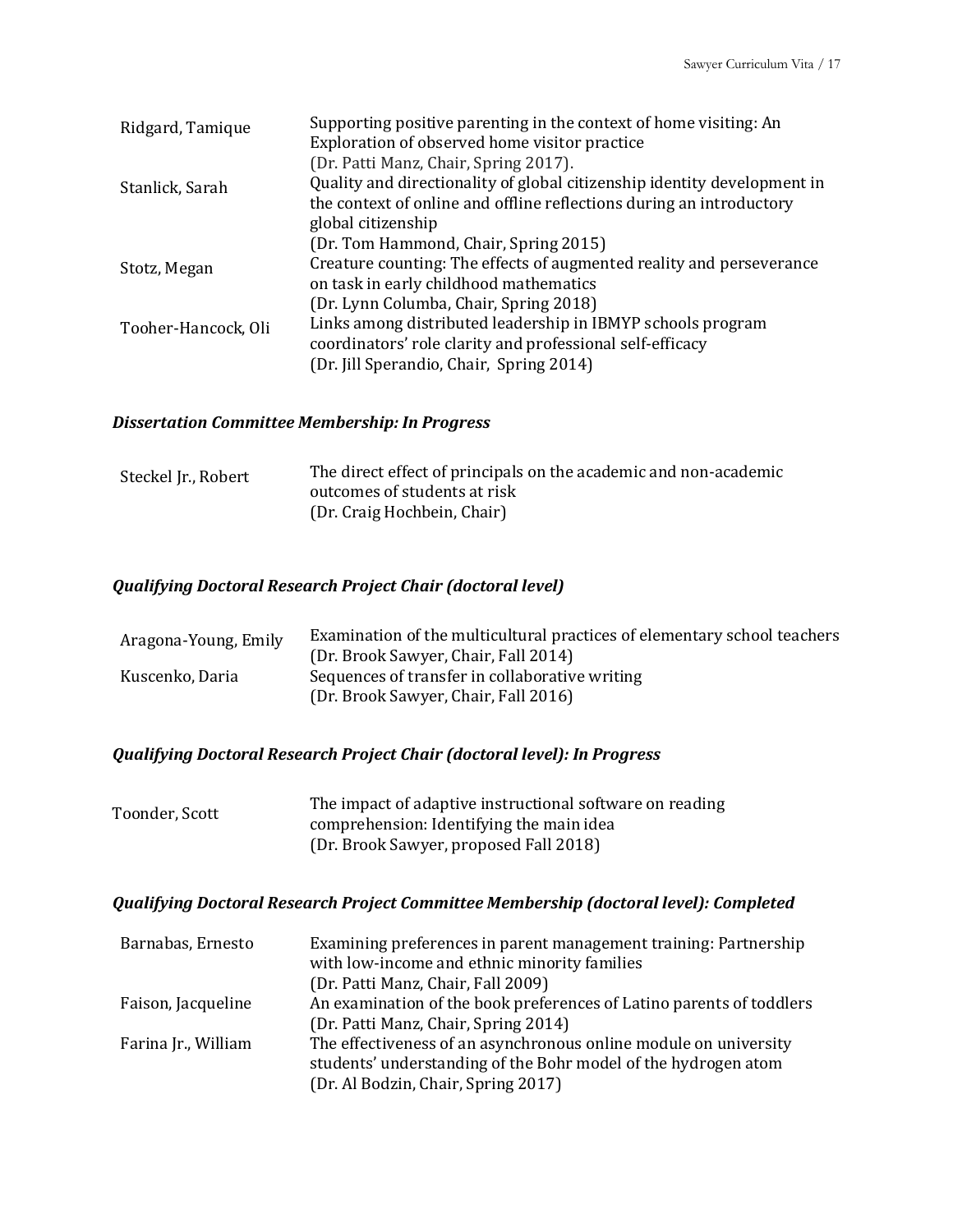| Kotsko, Adrienne   | Technology's potential in preservice English teachers' training in writing<br>instruction: A needs assessment<br>(Dr. Ward Cates, Chair, Spring 2014).                                              |
|--------------------|-----------------------------------------------------------------------------------------------------------------------------------------------------------------------------------------------------|
| Marsteller, Robert | The effectiveness of an online instructional unit on high school students'<br>understanding of biological evolution<br>(Dr. Al Bodzin, Chair, Spring 2015)                                          |
| Oltman, Julia      | Exploring the use of a location-based iPad augmented reality game<br>for elementary history education                                                                                               |
| Reed, Rajika       | (Dr. Tom Hammond, Chair, Fall 2015)<br>Measuring geospatial thinking and reasoning skills in high school<br>through public health education using GIS mapping<br>(Dr. Al Bodzin Chair, Spring 2016) |
| Rosenblum, Richard | Middle level special education teachers' adoption of interactive<br>whiteboards in social studies instruction<br>(Dr. Tom Hammond, Chair, Spring 2016)                                              |
| Stotz, Megan       | An assessment of learner numeracy skills during a mobile augmented<br>reality math game<br>(Dr. Lynn Columba, Chair, Summer 2014)                                                                   |
| Szmodis, Whitney   | An assessment of learner attitudes and beliefs in an engineering design<br>curriculum at a Cambodia school<br>(Dr. Al Bodzin, Chair, Spring 2016)                                                   |
| Vallera, Farrah    | An examination of agricultural literacy content in upper elementary<br>science curricula                                                                                                            |
| Wallace, Duane     | (Dr. Al Bodzin, Chair, Spring 2014)<br>The development of an instrument and approach to understand mobile<br>learning and identity formation in citizen science contexts                            |
| Whitenack, Jamie   | (Dr. Al Bodzin, Chair, Fall 2016)<br>Early Head Start outcomes: The influence of multiple sibling enrollment<br>(Dr. Patti Manz, Chair, Fall 2016)                                                  |
| Yudt, Kristin      | The effects of blended learning in pre-service elementary mathematics<br>teachers' performance and attitude<br>(Dr. Lynn Columba, Chair, Spring 2017)                                               |

#### *Qualifying Doctoral Research Project Committee Membership (doctoral level): In Progress*

| Glover, Kevin | Psychometric Testing of a Modified Value-Achievement-Cost (VAC)<br><b>Student Self-Assessment Questionnaire</b>              |
|---------------|------------------------------------------------------------------------------------------------------------------------------|
|               | (Dr. Al Bodzin, Chair, proposed Fall 2018)                                                                                   |
| Perugini, Sam | GIS and Hurricane Irma: Using a web-based GIS activity to assess<br>students' hurricane knowledge and spatial habits of mind |
|               | (Dr. Al Bodzin, Chair, proposed Spring 2018)                                                                                 |

# **Service**

#### **University**

Substitute member of Faculty Senate (Fall 2018) Member of search committee for Dean of College of Education (November 2017-present) Member award committee: Frank Hook teaching award (Spring 2018) Member of Institutional Review Board (January 2017-present)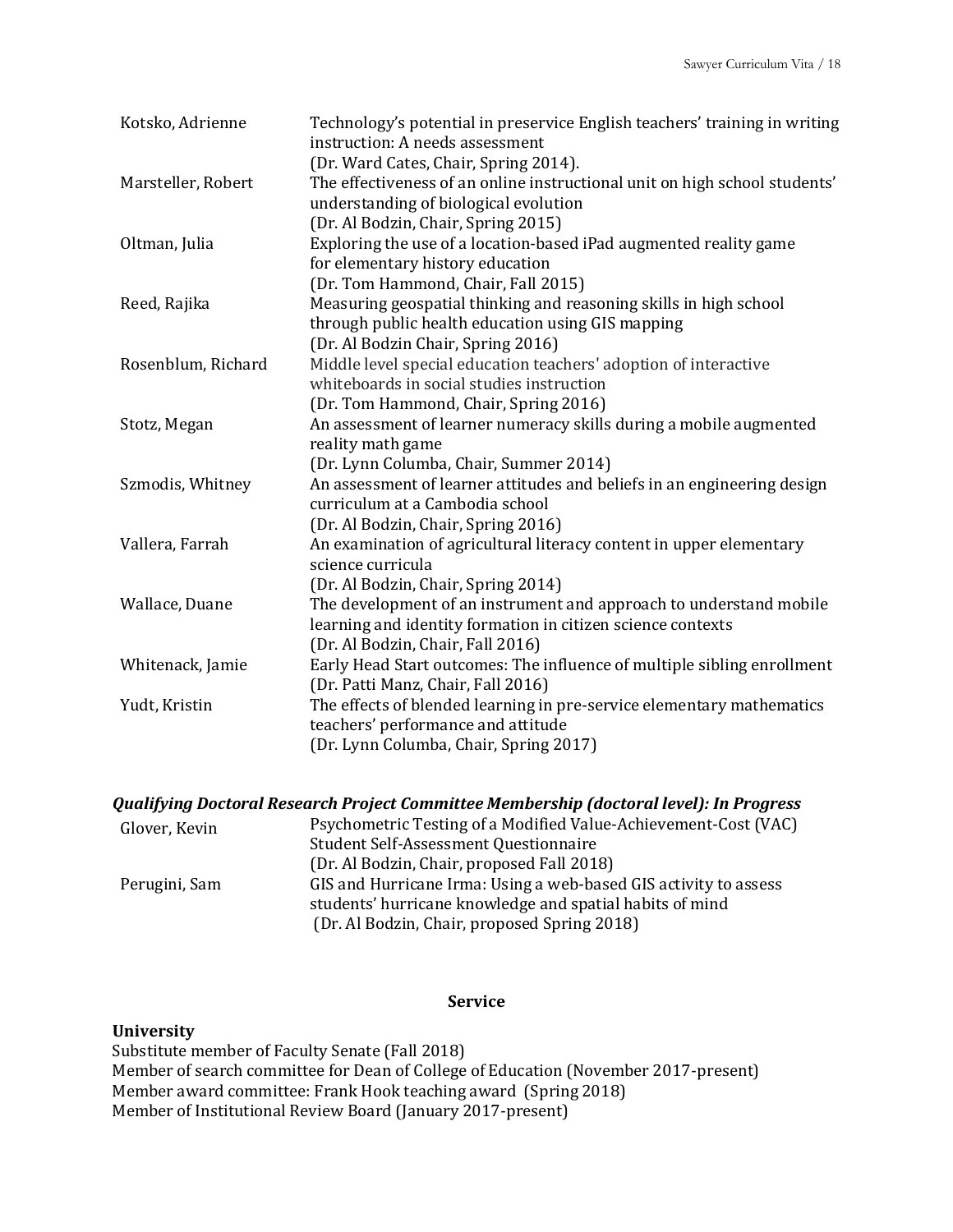Member of search committee for Vice Provost of Admissions and Financial Aid (December 2016-December 2017)

Member of Council for Equity and Community (June 2015-May 2016)

Member of search committee for community-based participatory research methodologist- cluster hire for the College of Education and the College of Arts and Science's Health, Medicine, and Society interdisciplinary program (Fall 2014)

Member of search committee for librarian for College of Education (Fall 2013)

"Tips for Reading Tutors" presented to the Tutoring Program of the Community Services Office (Fall 2017)

## **College**

Member of search committee for faculty member in Educational Leadership program (Fall 2018) Member of ad hoc committee: Strategic planning evaluation (2017-2018)

Member of ad hoc committee: English as a Second Language Program (2013-2014; 2016-2017)

Member of mentoring committee (substitute member-Fall 2013; 2016-present)

Member of search committee for faculty member in Special Education program (Fall 2016)

Member of ad hoc committee: Zirkel teaching award (Spring 2016- 2018)

Member of ad hoc committee: Stout dissertation award (Spring 2016)

Facilitated film-screening and panel discussion of "Tested" (Spring 2016)

Co-Presenter at School Study Council Meeting- "Schools: Are We Asking Too Much or Too Little?"  $(Spring 2016)$ 

Member of search committee for faculty member in Teaching, Learning and Technology program  $(Fall 2015)$ 

Co-Presenter of COE Sesquicentennial Leadership Dialog- "Schools: Are We Asking Too Much or Too Little?" (Fall 2014)

Co-Chair, diversity committee (Fall 2014-Spring 2016)

Co-Coordinator of College of Education Colloquium, Speaker Laura Justice (Spring 2015)

Member of diversity committee (2013-2014)

Member of ad hoc committee: Online education (2014-2016)

Member of ad hoc committee: Sesquicentennial celebration (December 2013- January 2014)

Substitute member of ad hoc committee to revise promotion and tenure documents (Fall 2013)

# **Professional**

*External Funding Agency Reviewer* Institute of Education Sciences Peer Review Panel Member: Early Intervention and Early Childhood Education (2018)

Accepted as NIH Early Career Reviewer (2014)

Ad hoc reviewer: Social Sciences and Humanities Research Council of Canada (2015)

*Ad Hoc Reviewer: Edited Book Chapter*

Veneziano, E. & Nicolopoulou, A. (Eds) (in preparation). *Narrative, literacy, and other skills: Studies in intervention.* Studies in Narrative [SiN] Series: John Benjamin Press. (2015)

## *Ad Hoc Reviewer: Conference*

European Association of Research on Learning and Instruction Conference (2016) National Research Conference on Early Childhood (formerly Head Start Research Conference) Proposal (2014-2017) American Educational Research Conference Proposal (2015-2017) Division of Early Childhood Conference Proposal (2012)